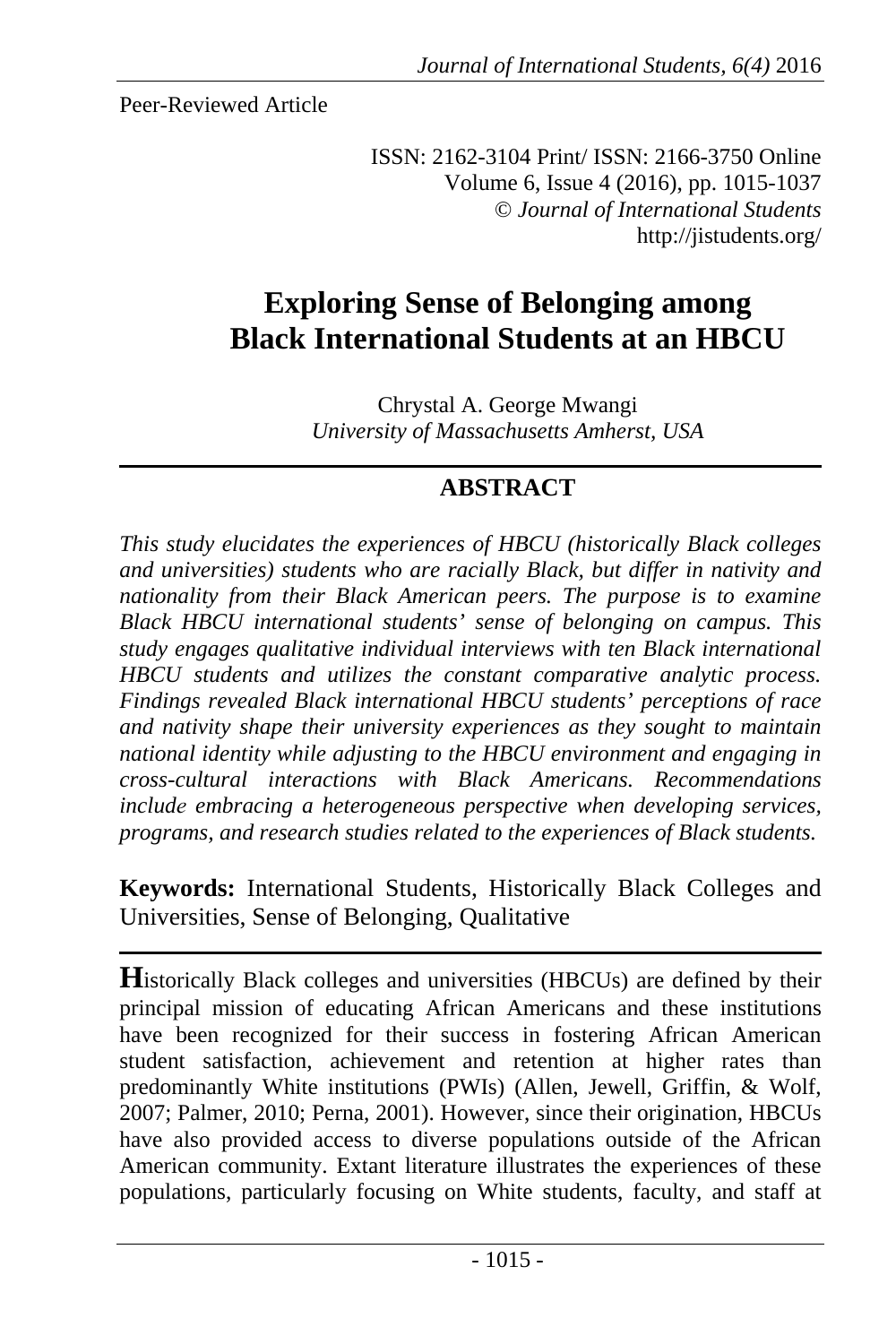HBCUs (Conrad, Brier, & Braxton, 1997; Jackson & Daniels, 2005; Peterson & Hamrick, 2009).

I use the terms Black international student and foreign-born Black student interchangeably. Additionally, I use the terms African American student, native-born Black student, and Black American student interchangeably. Another student demographic who attend HBCUs are those who racially identify as Black, but are not native-born Americans. The national origin of these students is typically – although not always – from Sub-Saharan Africa, Latin America, or the Caribbean (Kent, 2007). Despite shared race, Black international students often have differences in culture, ethnicity, and language from native-born Black Americans (Kent, 2007). Though much literature on HBCUs and Black HBCU students is situated within a historical context that stems from slavery in the United States and later, the Civil Rights movement; this is not the heritage of all Black students who attend HBCUs, particularly those of whom are foreign-born. Still, studies on Black college students often combines native- and foreign-born Black students as a single demographic or does not include foreign-born Black student data at all (George Mwangi, 2014; Massey, Mooney, Torres, & Charles, 2007). Consequently, the experiences of Black international students as they transition and adjust to the college environment are not extensively acknowledged in research.

#### **PURPOSE OF STUDY**

empirical research regarding their- Educational experiences at these The purpose of this study is to examine Black international students' sense of belonging at an HBCU and the factors impacting their sense of belonging. Understanding this issue is significant to these students' ultimate academic success as numerous scholars link academic and social sense of belonging to overall student satisfaction and retention (Tinto, 1993; Tovar, Simon, & Lee, 2009). In addition, this study's findings elucidate intragroup dynamics and cross-cultural interactions within the HBCU environment. Throughout history, HBCUs have shown consistent interest in Africa and the Caribbean through hiring of faculty and enrollment of students from these regions as well as through participation in study abroad/exchange programs (Awokoya & Mann, 2011). Over the past 25 years, 21% of all foreign-born Black students received PhDs from HBCUs (Baskerville, Berger, & Smith, 2008). However, in their study on HBCU students Awokoya and Mann (2011) found, "particularly within the context of HBCUs, the within-group diversity as it relates to ethnicity, class, language, and national and geographic origin are often minimized in conversations about the Black student population," (p. 24). Although there has been a strong and consistent foreign-born Black presence at HBCUs, there is a dearth of institutions. This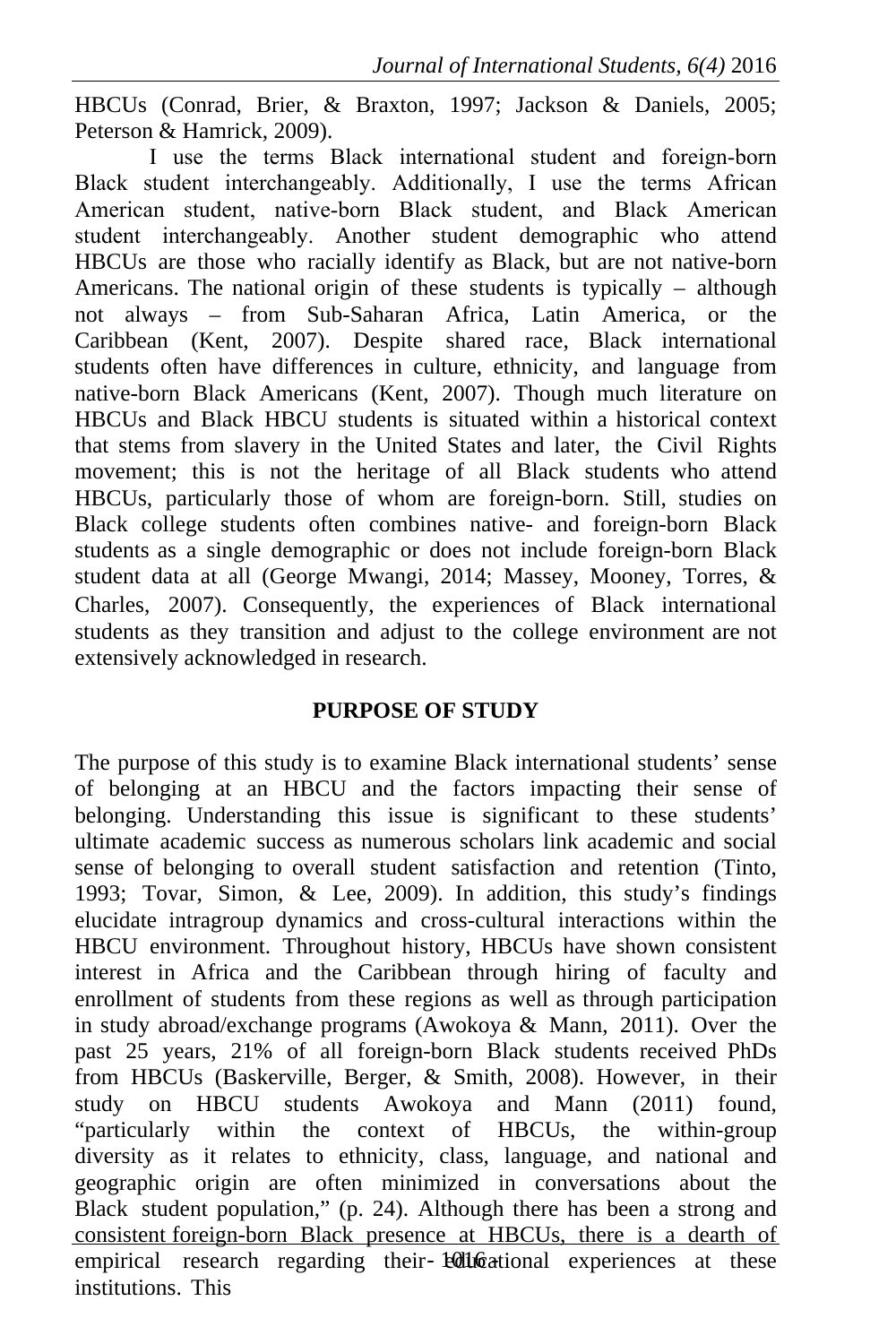study elucidates the experiences of HBCU students who are racially Black, but differ in nativity and nationality from their Black American peers. The research questions for this study are:

- How do Black international HBCU students describe their sense of belonging on campus?
- What factors impact Black international HBCU students' perceptions of sense of belonging?

## **THEORETICAL FRAMEWORK AND LITERATURE REVIEW**

This paper is framed using the concept of sense of belonging. I first define and review research on this concept within the postsecondary context. Next, I present literature that examines sense of belonging among Students of Color and international students.

## **College Students' Sense of Belonging**

Higher education scholars have developed a large body of research examining how students experience sense of belonging and the factors impacting sense of belonging, leading to a number of definitions of the term (Strayhorn, 2012). However, for the purpose of this study, I use the definition as advanced by Hurtado and Carter (1997), which suggests sense of belonging is an individual's sense of identification or positioning in relation to the college community that reflects upon the individual's mood, emotions, and attitude. This definition considers both cognitive and affective factors impacting students' experiences (Hurtado & Carter, 1997).

Research on sense of belonging in higher education is often emphasized within the areas of retention and persistence. For example, in his seminal theory on student departure, Vincent Tinto (1993) concluded that students' level of integration into a university's academic and social systems, perceived shared values with the institution, and commitment to the institution reflects a sense of belonging and "fit" within the campus environment. Students are at greater risk of attrition if they perceive a lack of fit "with the social and intellectual fabric of institutional life" (Tinto, 1993, p. 50) or if they are "unable to establish...personal bonds that are the basis for membership in the communities of the institution" (p. 56). Conversely, higher levels of sense of belonging or fit increase the likelihood of student satisfaction and persistence at the institution.

Several studies since Tinto's early work conclude that students' sense of belonging is highly influenced by perceived rapport from peers and faculty (Hoffman, Richmond, Morrow & Salomone, 2003; Strayhorn, 2008; Thomas, 2014). Meaningful interpersonal relationships, systems of support and resources, and feelings of being accepted and valued, have all been cited as instrumental to sense of belonging (Hurtado & Carter, 1997; Strayhorn,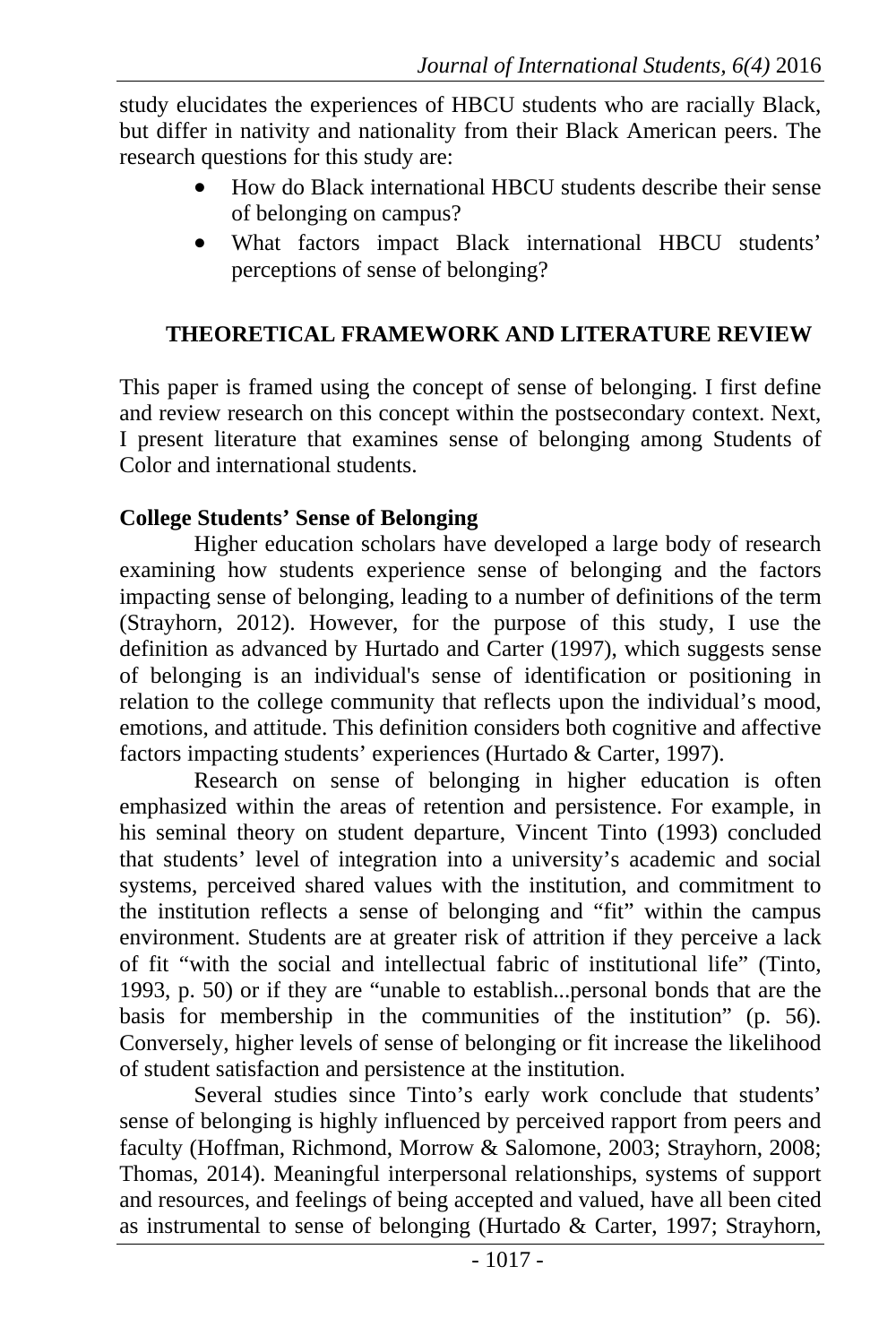2012). Extant research provides a wealth of evidence that an increased sense of belonging in college is associated with positive psychological, academic, and persistence outcomes (Hausmann, Schofield, & Woods, 2007; Hurtado & Carter, 1997; Pascarella & Terenzini, 2005; Strayhorn, 2012).

# **Students of Color and Sense of Belonging**

While Tinto's focus on student integration is often cited in contemporary research on collegiate sense of belonging, it is also criticized for placing too much onus on students, rather than on institutions, for developing sense of belonging (Hurtado & Carter, 1997; Rendon, Jalomo, & Nora, 2000; Strayhorn, 2008). This is particularly relevant for Students of Color at predominantly White institutions (PWIs), whose successful adjustment to college life is often predicated on how welcome they feel by their institution (Guiffrida, 2005; Hurtado, Milem, Clayton-Pedersen, & Allen, 1999; Hurtado & Ponjuan, 2005).

Scholars have engaged in research focusing specifically on sense of belonging for Students of Color, the results of which suggest that hostile campus racial climates are associated with lesser sense of belonging and interactions with peers, as well as lower rates of persistence and degree attainment (Hurtado & Carter, 1997; Johnson et al., 2007; Maramba & Velasquez, 2012; Santos, Ortiz, Morales, & Rosales, 2007). Interactions with peers from different racial/ethnic groups also impact perceptions of racial climate and subsequently affect students' sense of belonging (Hurtado et al., 1999). Positive cross-racial/ethnic interactions often result in greater openness to diversity as well as gains in critical thinking and academic engagement for both White students and Students of Color (Milem, 2003; Whitt, Edison, Pascarella, Terenzini, & Nora, 2001). Research illustrates that Students of Color often engage across racial difference in developing peer groups (Antonio, 2001). In their study on interracial interaction in college, Hurtado, Dey, and Treviño (1994) found that Students of Color were more likely than White students to interact across race and the interracial interaction for Black students was most often related to social activities. Additionally, Maramba and Velasquez (2012) found that increased learning about one's racial/ethnic group had a considerable positive impact on Students' of Color sense of belonging and interpersonal relationships with other racial/ethnic groups.

African American students who attend HBCUs versus PWIs demonstrate different outcomes socially and academically, which connects to sense of belonging (Davis, 1991; Outcalt & Skewes-Cox, 2002; Fries-Britt & Turner, 2002). Institutional culture related to community building, peer engagement, and faculty interaction are all factors found to positively impact the experiences of African American students at HBCUs (Davis, 1991; Fries-Britt & Turner, 2002; Palmer & Gasman, 2008). African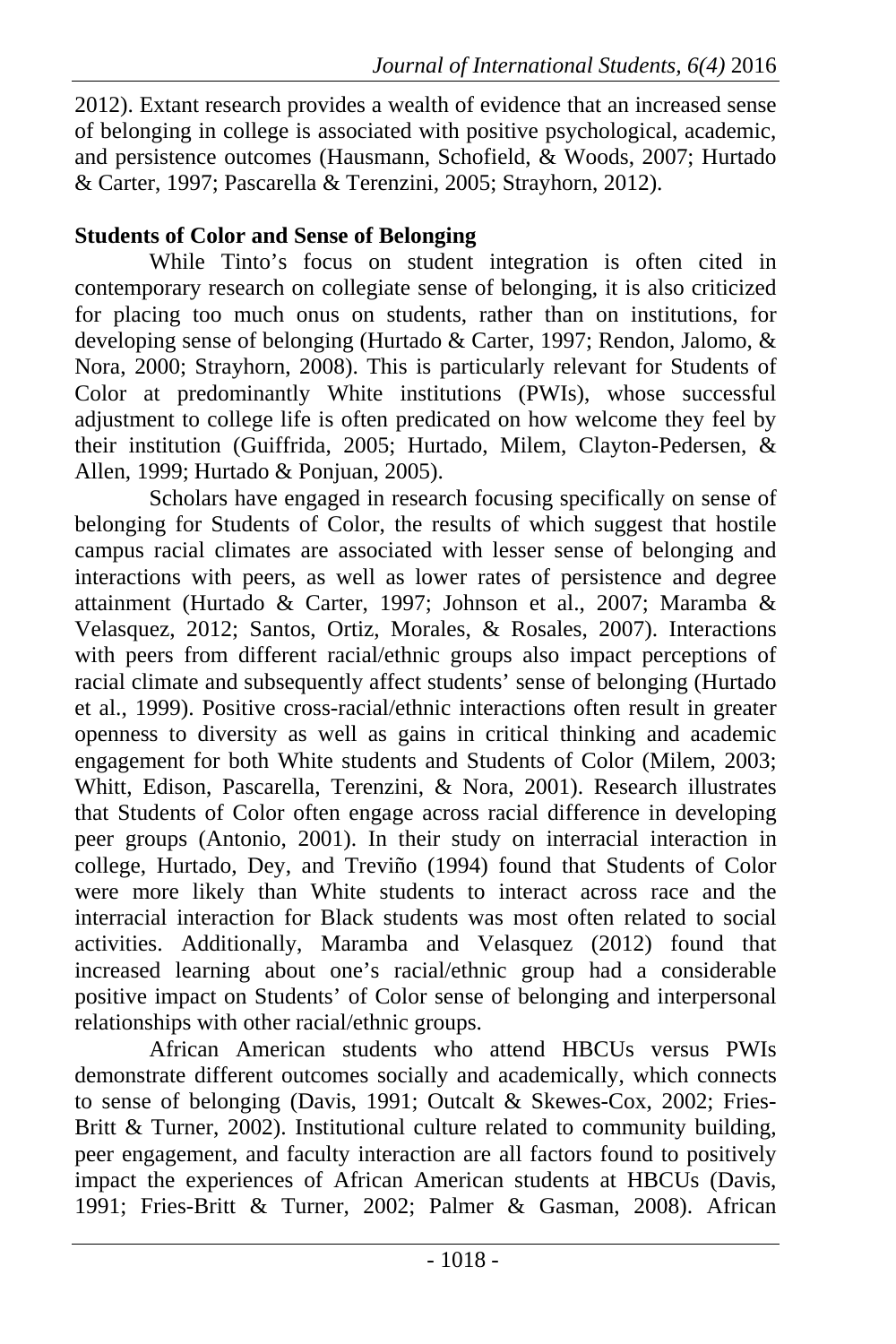American HBCU students also have higher GPAs and report greater campus engagement and satisfaction in their educational experiences, particularly when compared to their peers at PWIs (Fries-Britt & Turner, 2002). In contrast, research demonstrates that African American students at PWIs often feel isolated, experience a hostile racial climate, and are less academically integrated on their campuses (Pascarella & Terenzini, 2005).

Research suggests HBCUs provide students with an opportunity to engage in African American culture. In their study examining the experiences of Black students at HBCUs and PWIs, Fries-Britt & Turner (2002) found students "had gained a good sense of Black culture, experienced a degree of cohesiveness with it, and appreciated how effective the community could be when it works together." (p. 320). Thus, HBCUs can provide an environment where African Americans can experience a shared identity with peers and confidence in this identity. Yet, researchers also recognize that not every student attending HBCUs are African American (Closson & Henry, 2008), but scholarship has not extensively examined the experiences of Black HBCU students who are not American and may not identify with Black American culture.

### **International Students and Sense of Belonging**

Research on international students often focuses on psychosocial factors (psychological well-being, homesickness, loss of identity) and sociocultural factors (cultural norms, intercultural contact, communication) related to the adjustment process (Tseng & Newton, 2002; Ward, Bochner, & Furnham, 2001; Zhang & Goodson, 2011). Belongingness has only recently been extended to studies on international student adjustment. For example, Glass and Westmont-Campbell's (2014) quantitative study found that sense of belonging increased cross-cultural interaction between international and host country students, and enhanced international students' academic performance. Additionally, the researchers found that discriminatory experiences had a negative impact on belongingness among these students, while participation in co-curricular activities had a positive effect (Glass & Westmont-Campbell, 2014). However, the students sampled were from PWIs and only seven percent of the sample identified racially as Black.

Several scholars conclude that to effectively engage with the campus community, it is important that international students interact regularly with native peers and professors (Glass, Kociolek, Wongtrirat, Lynch & Cong, 2015; Hendrickson, Rosen & Aune, 2011; Ying & Han, 2006). Conversely, Ward and her colleagues (2001) suggest that it is important for international students to have a peer network of other international students, which can provide mutual support and understanding as well as alleviate homesickness (Ward et al., 2001). Overall, it appears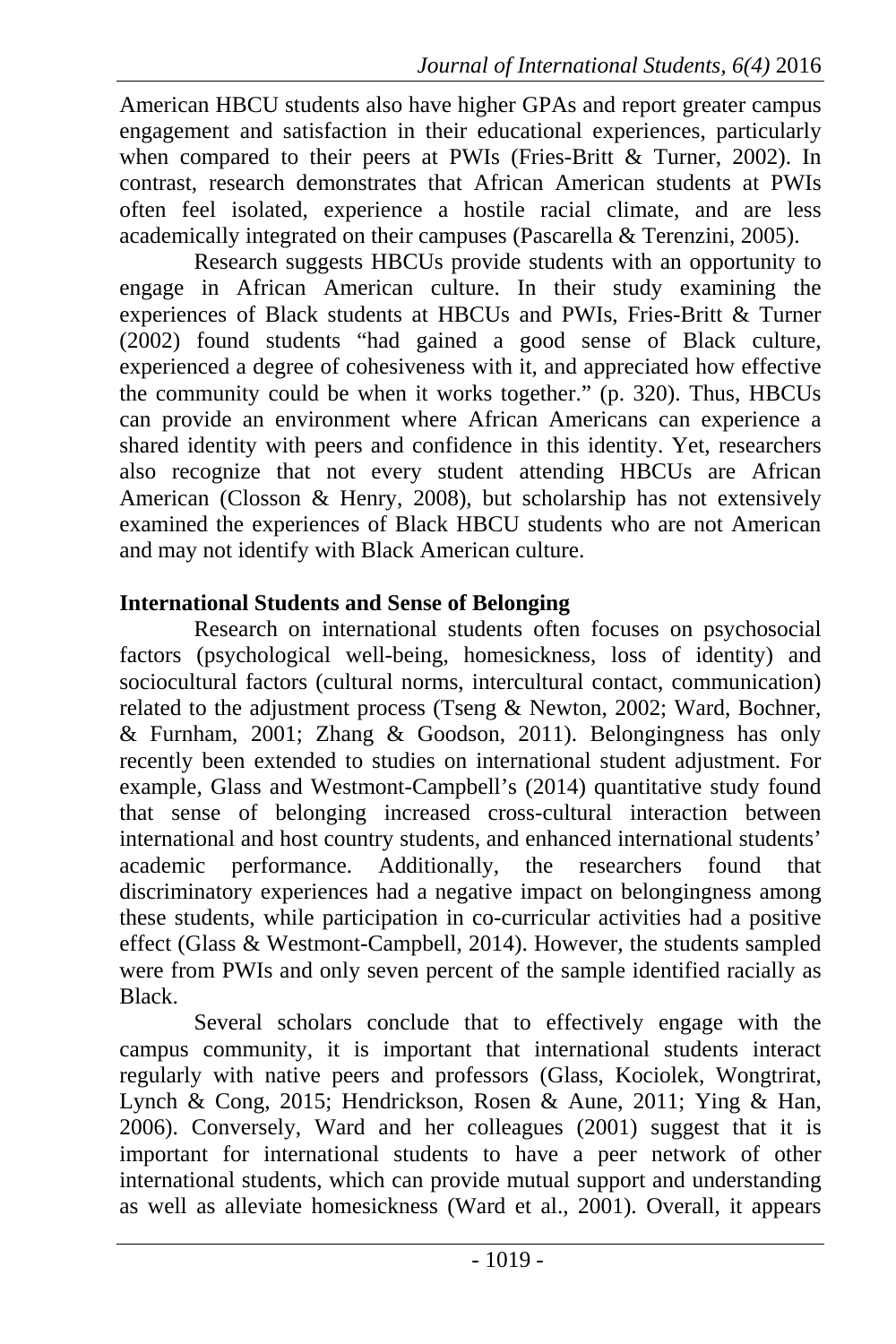that international students adjust more positively if they have social networks comprised of relationships with other international students (unicultural or multicultural networks) as well as with native students, staff, and faculty (bicultural networks) (Al-Sharideh & Goe, 1998; Lin & Yi, 1997). When international students are not able to achieve a sense of belonging in their campus environment, outcomes can include anxiety, hostility, lowered self-esteem, social withdrawal, and depression (Smith & Khawaja, 2011; Zhang & Goodson, 2011).

Scholars have examined sense of belonging among international students and among Students of Color, highlighting within both populations that factors such as cross-cultural interactions, engagement with faculty, self-identity, and peer groups contribute to sense of belonging. Still, there are few studies that explore the experiences of Black international students at HBCUs, where these students share racial sameness but have differences across ethnicity, nationality, and nativity from their African American peers. The current study addresses this literature gap.

## **RESEARCH METHOD**

I utilize a multi-participant descriptive case study approach, which is appropriate given my interest in how Black international students attending an HBCU perceive their sense of belonging and how contextual conditions impact their sense of belonging (Merriam, 2009). This study relies upon students' in-depth descriptions of their lived experiences (Merriam, 2009).

### **Research Site and Sample**

Data were collected from students enrolled at Heritage University (pseudonym), a mid-sized, HBCU in the mid-Atlantic region, in which approximately five percent of the student population is comprised of international students, the majority originating from the Caribbean and Africa. Ten students participated in this study. Each of the participants racially identified as Black and was classified as an international student. Participants originated from Nigeria, Kenya, Jamaica, Haiti, Senegal, Trinidad, Ghana, and Eritrea (see Table 1 for student characteristics).

# **Data Collection**

Participants were recruited who met three criteria: 1) an undergraduate or graduate student at Heritage University; 2) an international student; and 3) racially identifies as Black. I used open sampling, allowing any individual who met these criteria to participate. Open sampling is recommended for early stages of qualitative research to gain a diverse sample (Strauss & Corbin, 1998), reflecting the nature of this emerging study. Several strategies were employed to recruit participants. A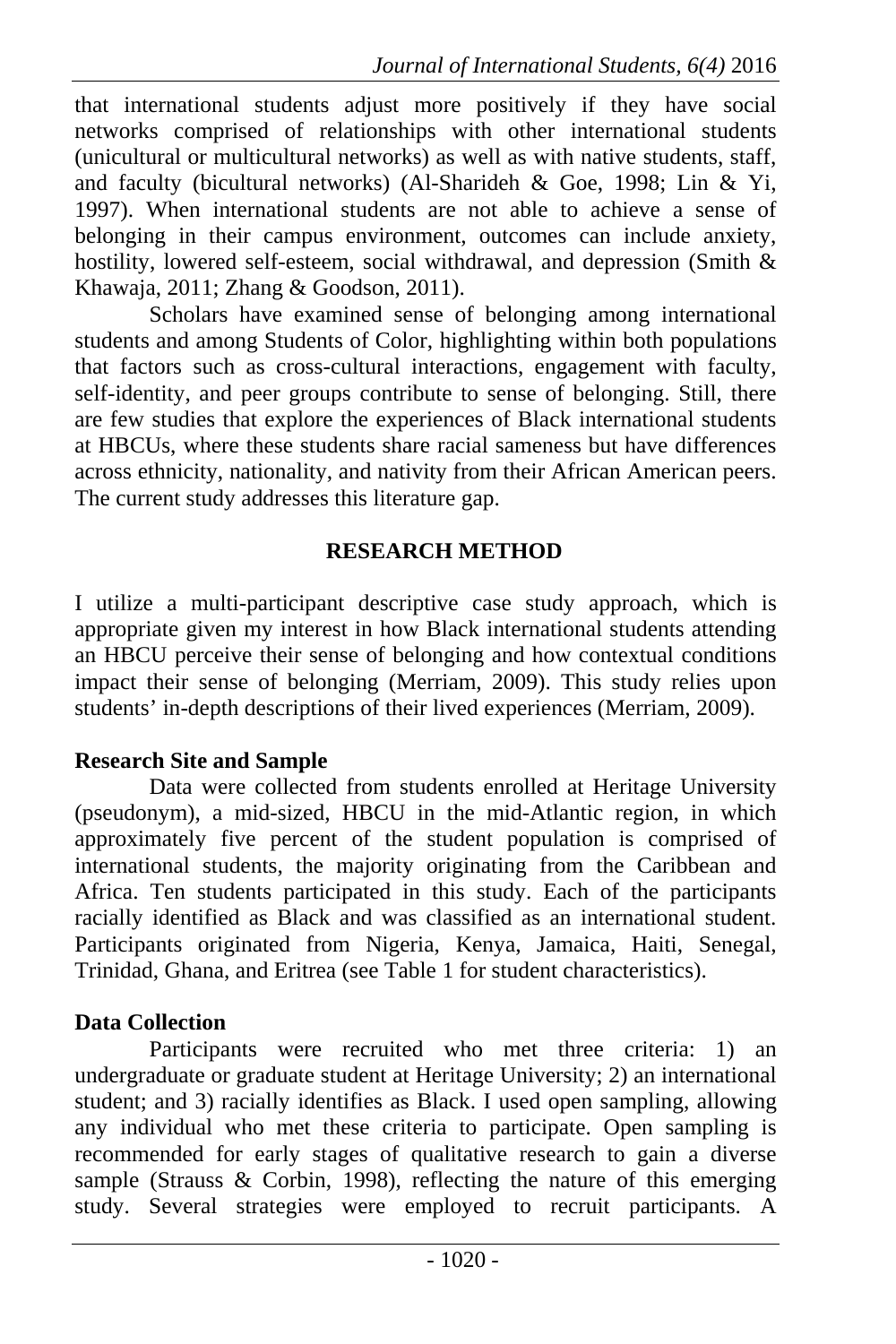recruitment email was sent to the international students office in addition to presidents of campus organizations likely to engage Black foreign-born students (e.g. Caribbean student organization, African student organization). Participants were also asked to recommend others eligible for this study as means of snowball sampling (Small, 2009).

| Pseudonym    | Gender | Country of Origin | Year in School      |
|--------------|--------|-------------------|---------------------|
| <b>Stacy</b> | Female | Jamaica           | Junior              |
| Jennifer     | Female | Jamaica           | Sophomore           |
| Peter        | Male   | Trinidad          | Sophomore           |
| Monica       | Female | Nigeria           | Junior              |
| Jake         | Male   | Nigeria           | Sophomore           |
| Kelly        | Female | Kenya             | $3rd$ year transfer |
| Jessica      | Female | Haiti             | Senior              |
| Rose         | Female | Ghana             | Graduate student    |
| Sam          | Male   | Senegal           | Graduate student    |
| Jason        | Male   | Eritrea           | Graduate student    |

### **Table 1: Student Characteristics**

This study employed 1:1 semi-structured, in-depth interviews lasting 60 to 90 minutes. Because the research questions emphasize how students described their sense of belonging and the factors that impacted their sense of belonging, the interview protocol included questions focused on students' perceived sense of belonging, collegiate experiences and transition to college; interactions with faculty and classmates inside and outside of the classroom environment; and students' perceptions of their race/ethnicity, culture, and nativity/nationality as well as whether race/ethnicity, culture, and nativity/nationality impacted their college transition. The semi-structured nature of the interview protocol allowed me flexibility to omit some questions, add additional questions, and change the ordering of questions as needed during the interview in order to better grasp how participants made meaning of their experiences (Yin, 2003). All participants were asked permission to record the interviews for later transcription and all participants were assigned pseudonyms.

#### **Data Analysis and Trustworthiness**

Data analysis occurred in three stages throughout this project, using Merriam's (2009) constant comparative method of case study analysis. I uploaded interview transcripts to NVIVO 10, a software program that I used to code and manage all of my data. I first engaged in multiple reads and comparative examinations of the data (Creswell, 2008). Through this process I initially developed a set of inductive codes primarily relating to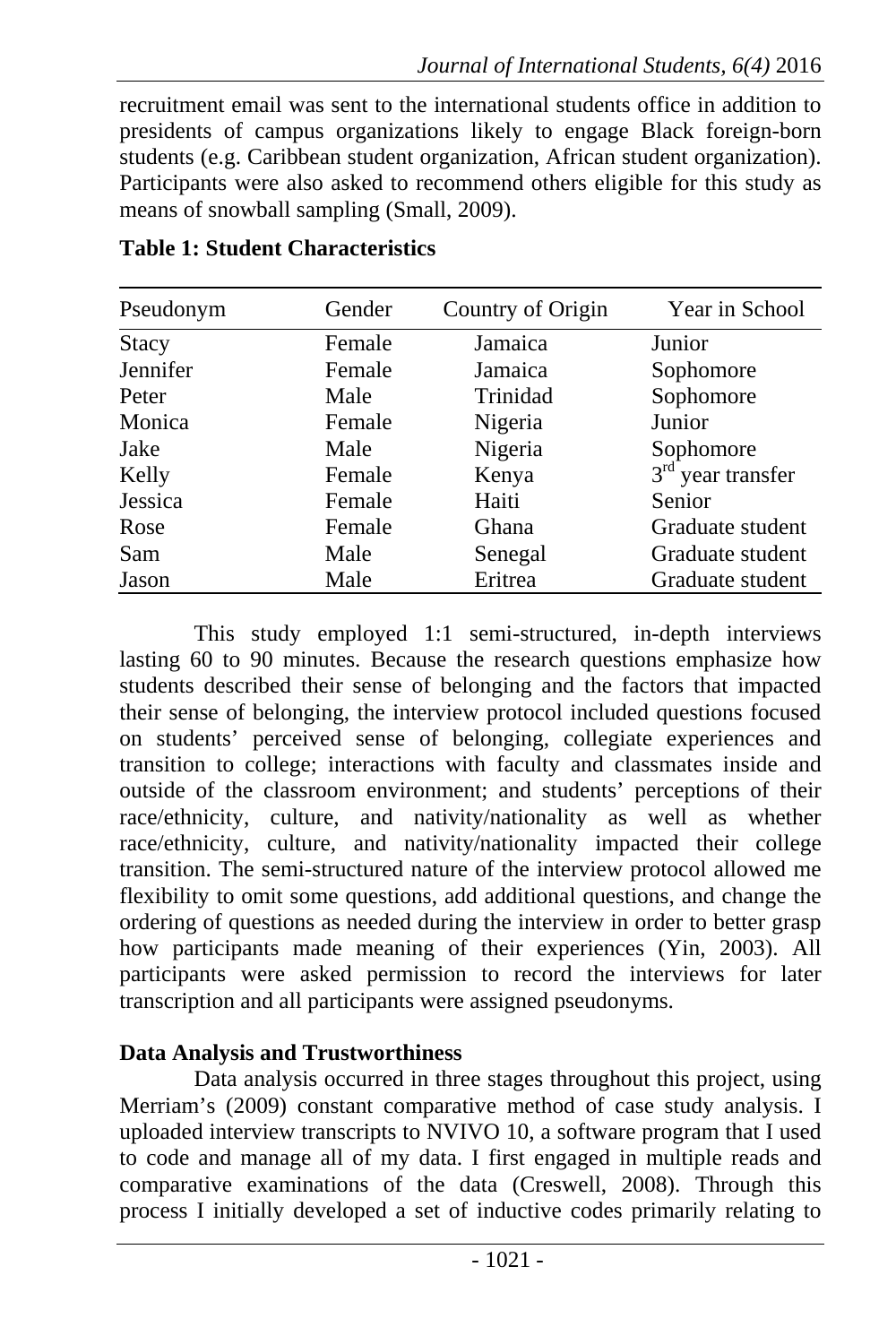how students described their transition to college, perceptions of their collegiate experiences, and impact of their social identities on their college experience. While a deductive approach was used to identify sensitizing concepts from the conceptual framework and sense of belonging literature prior to data collection, an inductive approach was also adopted allowing me to remain open to new and emerging themes throughout the course of the analysis (Merriam, 2009). Thus, some codes were developed from the literature and others were developed in-vivo from comments made by participants.

I next engaged in member checking to increase the trustworthiness of my initial coding scheme (Krefting, 1999). Member checking involves testing the interpretations of the data that I developed with the research participants (Krefting, 1999; Lincoln & Guba, 1985). I conducted formal member checking with the students as a follow up to their interview. During the coding process, I provided students with their individual coded transcripts as well as my initial coding scheme to gain their feedback. The participants were asked to read through the documents and comment upon my codes and preliminary findings. I used their reactions and suggestions to refine my coding system before moving into further analysis.

Both during my initial coding process and after initial codes were developed, I engaged in comparing and connecting emerging codes and categories (Merriam, 2009). I used NVIVO 10 to group together data by code in order to reassemble the data and view patterns and themes within and across the narratives. Through this process and comparing across the different narratives, I refined my coding system, reduced my number of original codes, and connected the remaining to larger categories. Lastly, I began to pull together themes and develop a storyline (Merriam, 2009). During this process, the three primary themes that emerged across the data were 1) students' perceptions of Black Americans prior to matriculation; 2) students' perceptions of themselves and their perceived campus "fit;" and 3) campus climate and interactions with HBCU peers.

In addition to member checking, I used reflexivity to increase the credibility and trustworthiness of my data. Reflexivity served a variety of purposes in my research. It aligns with my epistemological position and methodological approach (social constructivism), which requires the researcher's "self" to be present in the study (Charmaz, 2006). Additionally, reflexivity provides another form of credibility and trustworthiness to research data because it allows researchers to be conscious of how their background can influence how they collect and interpret data (Krefting, 1999; Lincoln & Guba, 1985). I primarily engaged in reflexivity through memo writing, in which I would include my own personal reflections. I processed reflexivity by reflecting on my researcher identity, considering the researcher/ participant relationship, and reflecting on my social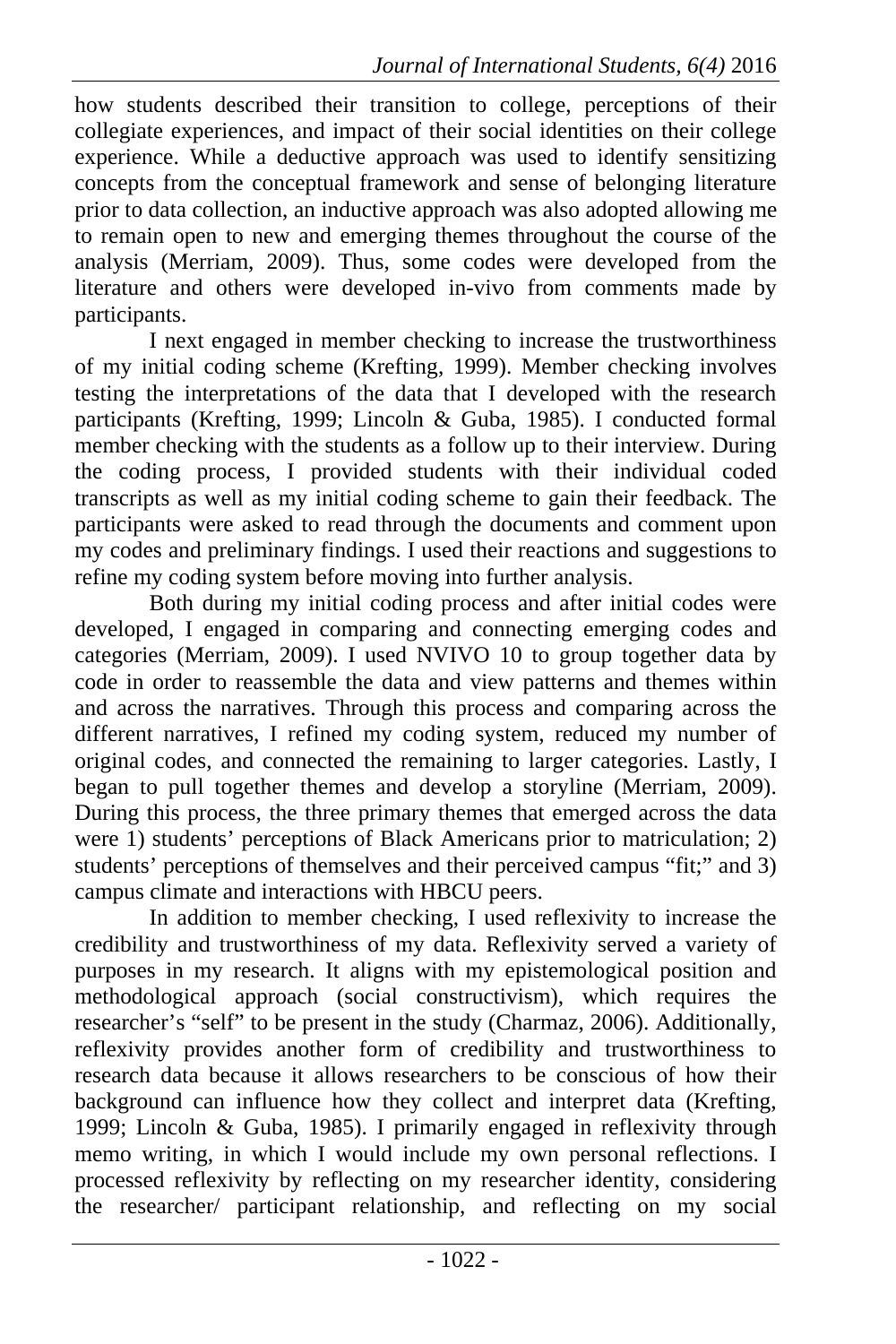positioning (Krefting, 1999). When I study the experiences of Black immigrants, my own ethnicity/nativity often becomes more salient as I have one parent who is a Black immigrant. Additionally, as an undergraduate student I spent time attending college in another country. In some ways, I shared similarities to the students regarding my race, heritage, and college experiences. It is possible that my identities and experiences helped me to more quickly build rapport with students in recruiting and conducting interviews. Yet, it was also important to approach this study knowing that participants would have experiences that would differ from my own. Keeping this at the forefront was the fact that I am also an outsider researcher to these students as an American-born individual who did not attend an HBCU. While this outsider identity provided a level of distance from my participants that helped keep their narratives at the center, it was also a challenge because I do not have personal experience with the HBCU context and had to learn that context through the process of this research study. Both my insider/ outsider identities shaped my research design and interpretations; thus, I sought assistance through member checking to reflect on these factors and remain aware of how they might influence my work.

#### **FINDINGS**

Findings illustrate how Black international students in this study described their sense of belonging at their HBCU and the factors impacting their sense of belonging. Three primary themes emerged across students' narratives. One theme reflects how students' perceptions of Black Americans prior to matriculation impacted their initial transition and sense of belonging on campus. Additionally, students' perceptions of themselves and their perceived "fit" with the campus appeared to impact how they described their sense of belonging. Thirdly, students described their campus engagement and interactions.

#### **Pre-College Perceptions Impacting Sense of Belonging**

Students were socialized into perceptions about Black Americans before ever coming to the United States. This exposure came from the media as well as from family and friends in their home countries, some who had been to the United States. Unfortunately, much of this socialization fostered negative perceptions. Therefore, students' beliefs about Black Americans prior to enrolling in college appeared to make them cautious in their initial transition to campus. For example, most students described negative preenrollment perceptions of Black Americans with some examples being "close-minded," and "having a defeatist mentality." Monica stated that much of what she knew of Black Americans was what she saw on television, which was a portrayal of this group as "having high rates of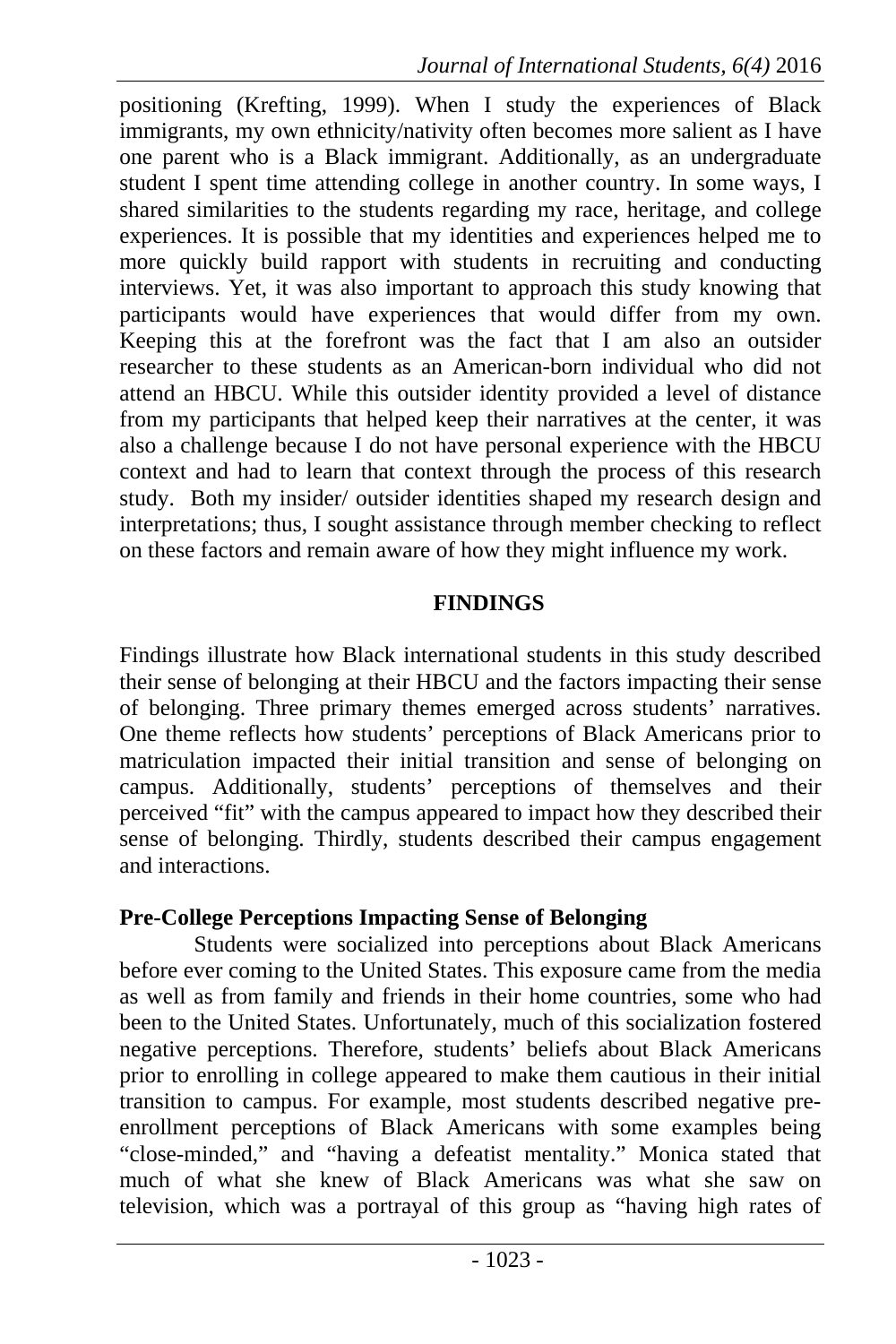incarceration and government assistance and lacking ambition." Most participants described negative portrayals of Black Americans in the media. These images portrayed Black Americans one-dimensionally and left some participants feeling a need to differentiate themselves from these stereotypes once in the United States. Peter explained that prior to attending college, family members told him to "Make sure people know I am from Trinidad because Black men are often mistreated in the U.S." For Peter as well others in the study, the pre-college perceptions they had about Blacks in the United States left them feeling cautious about this population as well as feeling a need to distinguish themselves from Black Americans as a protective measure due to the U.S. racial climate.

While students primarily discussed negative preconceptions about Black Americans, this was also complicated by what some participants described as a "hip hop" culture in which Black Americans through music and clothing were perceived more positively as "cool" and "resistant to the mainstream." However, this perception was also situated within a onedimensional context. Only three students specifically stated positive preenrollment perceptions of Black Americans such as being "creative," "selfexpressive" and "having courage to try to change their community/environment for the better." Some students noted that prior to coming to the United States, they were aware of the race-related struggles that Black Americans faced and named particular issues such as police brutality, discrimination in the workplace, and "unusually high incarceration rates that can't just be a coincidence." However, only Jessica described feeling a sense of solidarity over these issues with Black Americans, primarily due to the negative treatment and stereotypes she experienced because of being Haitian. Other participants expressed that prior to coming to the United States, while they could feel a level of empathy towards the experiences of Black Americans, they did not feel personally connected to U.S. racial issues.

### **Sense of Belonging, Sense of Self, and Campus "Fit"**

Students described their perceptions of self-identity, particularly regarding their race, ethnicity, and nationality as impacting their perceived level of fit at their university. While students shared racial-sameness with their Black American peers, each expressed feeling more connected to their ethnic identity/nationality than to their Black racial identity. For example, Stacy explained "I am Jamaican first and Black second…even though everyone here [at her HBCU] looks like me, the second I open my mouth people realize I am not from here [the U.S.] and that sets me apart." As an international student, Stacy's nationality is more salient in her university environment and her Jamaican accent identifies her as different from her native-born peers. Similarly, Monica expressed perceptions of her own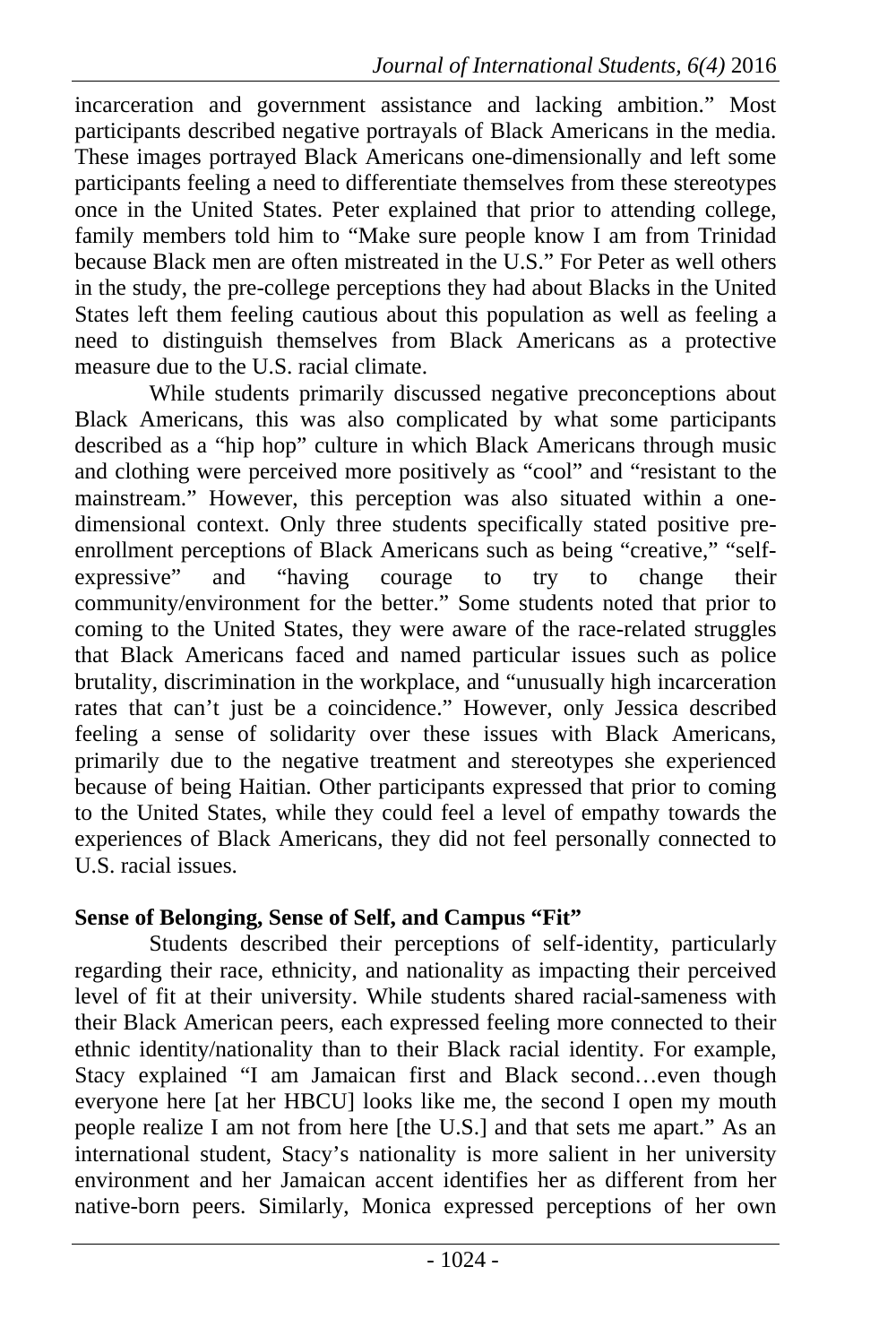Black identity in relation to what others may perceive, "I look the same, but I'm also different." When asked to expound upon this statement Monica further explained that most people assume she is African American until they learn her name or hear her accent. Still, both Stacy and Monica described some comfort in "blending in" with their fellow Black American peers on their HBCU campus, which differed from their experience off campus where they were a racial minority in the United States. Yet, these students as well as other participants verbalized that blending in racially on their campus did not automatically create a feeling of belonging at their institution because internally these students still felt they stood out or were different due to their nationality and nativity status.

As a transfer student, Kelly had a different experience of fit related to her social identities, stating that because almost everyone at her HBCU is Black, she is less aware of her race than she was when she attended a predominantly White institution (PWI) before transferring to an HBCU. At the PWI, she felt that because there were so few Black students, she was seen as "the Black girl" among her peers, but now at an HBCU almost everyone is Black and so her peers see her as "the Kenyan/African girl." While both perceptions are forms of labeling, Kelly felt the HBCU environment acknowledged her cultural heritage in a way that she appreciated, rather than identifying her predominantly through a racial label she found less salient.

While students were the racial majority at their HBCU, some struggled with the notion of being a racial minority in the United States because they came from predominantly Black countries. Students' perceptions of race were based on their home-country context, and those who had not examined issues of race in the U.S. expressed confusion or dissonance regarding the dominance of race in U.S. society. Rose expressed that African Americans "talk about race constantly" and that she did not see race as such a major definer of her identity before coming to the United States. Instead students discussed other social identities that were more salient to them based on the systems of their home country. These included religion, gender, class, and ethnic group/tribe. Most students came from predominantly Black countries or countries where Black people were not considered a minority in number. Different perceptions of race and racial issues in the United States occasionally created tension with or distance from Black American peers when racially charged incidents arose in the U.S. media. For example, Jason explained,

> When that whole thing happened in Ferguson [shooting of Michael Brown, an unarmed Black teenager, by a White police officer] I felt like most of my [Black American] classmates thought the police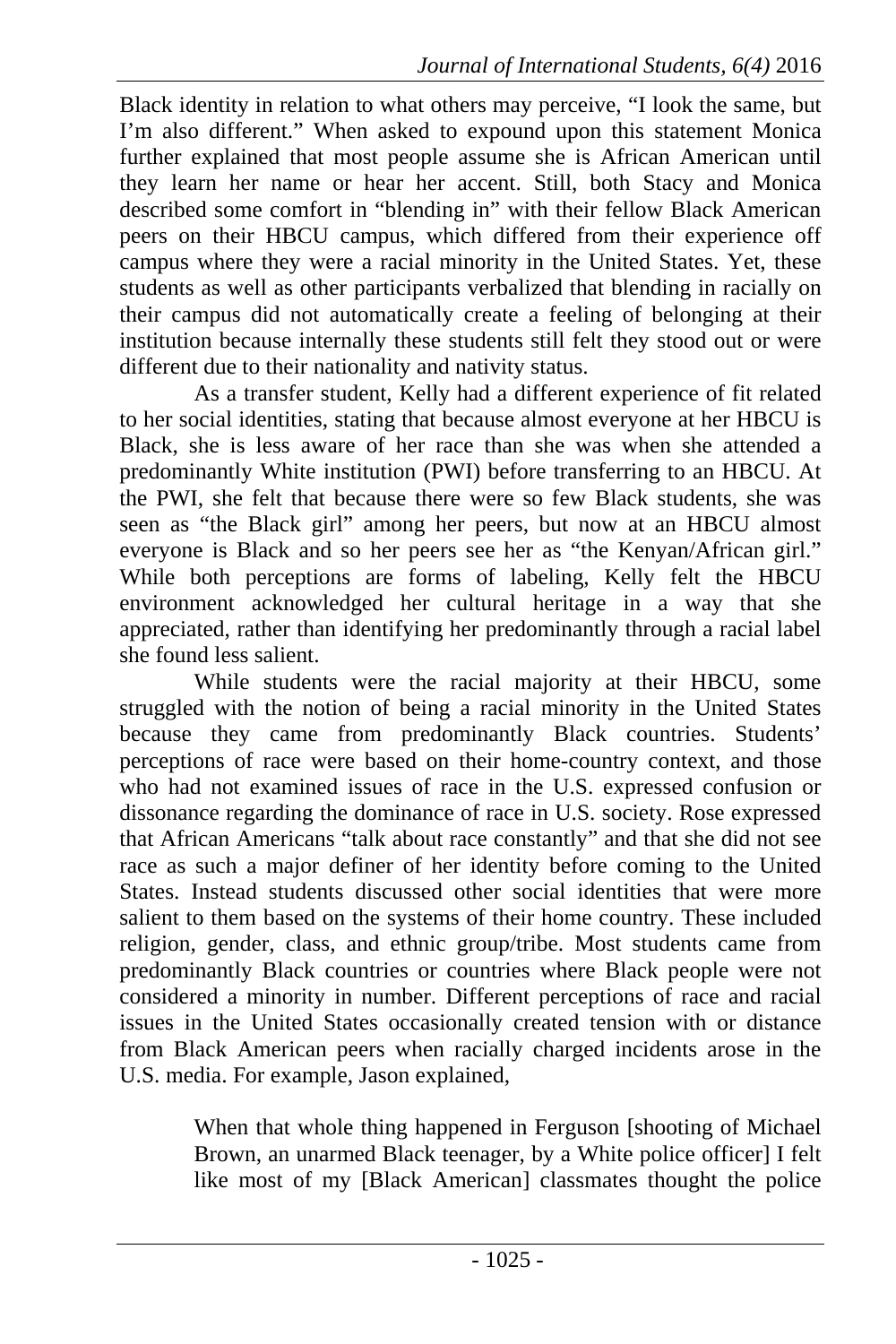officer was wrong. But I wasn't so sure and that made things tough between me and my [Black American] roommate for a while.

Jason's experience was not unlike those of other participants who expressed a desire to better understand forms of systemic oppression that exist in the U.S., but felt they lacked a way to ask questions or express doubt with their Black American peers and faculty without causing offense.

However, some students believed that being at an HBCU provided an opportunity to share their culture, beliefs, and perspectives with their native-born peers as well as learn more about Black American culture, beliefs and perspectives. Sam expressed this in stating that showing respect for and learning about African Americans and their history makes African Americans more inclined to do the same regarding his culture. Other participants made similar statements such as "I'm here to learn, not just from my professors, but also from the other students," and "I think if I'm open, they'll [students] be open too."

# **Sense of Belonging and Student Engagement**

Participants described the general campus climate as positive. Peter emphasized, "Yes, for me being accepted is automatic because I have established myself as a student first and my cultural identity is simply a part of who I am and does not determine what I can contribute to this community." However, he also expressed that due to the large number of African Americans at his institution and because many activities and events revolve around this population at an HBCU, not getting involved in these activities would result in "…missing out on a lot socially." Most participants emphasized that their time as HBCU students was primarily focused on obtaining a good education and a good job in the future and less about getting involved on campus. Jessica explained, "I have to work extra hard because English is not my first language, it's my third language so schoolwork takes me a long time. I can't screw up because of partying a lot or joining too many groups." Rose also expressed that focusing on her academic work meant sacrificing a social life, "I left my husband and child back home [Ghana] to get my degree, so although I'd like to get more involved at school, I have to be focused on my academics." None of the participants held formal leadership positions on their campus, although some participated in student organizations and/or attended school events outside of the classroom. The support services office for international students provided trips into the local community and social events geared towards international students.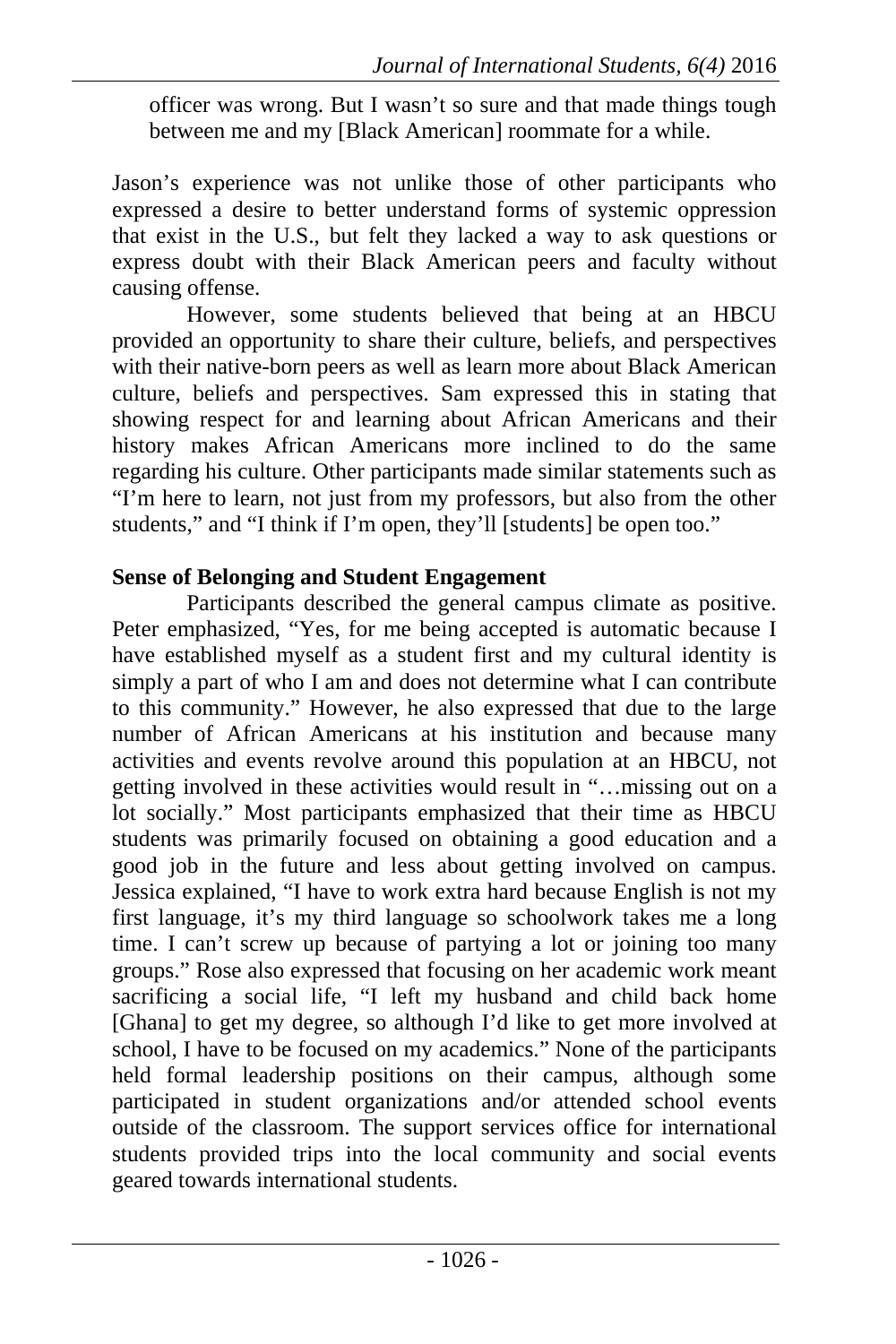Students also described engaging in ethnic/cultural practices and having predominantly foreign-born friends. Some discussed the importance of connecting with a cultural or religious organization in the local community that was not campus-affiliated. Monica explained, "As an African student, I feel like I have more in common with Africans and can just be myself around them...they understand what I am going through and who I am without me having to explain." Some students voiced that they could more easily relate to peers who were from their own culture or who were also dealing with culture shock/transition to the United States.

Participants expressed that similar to the messages they received from the media about Black Americans, some of their Black Americans peers stereotyped international students based on stereotypes they had been exposed to as well. Jennifer explained, "I feel like some of my American classmates think that we [Jamaicans] are really stuck up, which is just not true." Kelly also emphasized that some of her African American friends were surprised by how metropolitan some parts of Africa are, stating, "TV in America only shows the poverty side [in Africa] and my [American] classmates have said they don't learn much about Africa in school before coming to college." The narratives from Jennifer and Kelly highlight that while the international students within this study had stereotypes about Black Americans, their Black American peers also had stereotypes about them. Peer engagement had the capacity to help mitigate these stereotypes, but as aforementioned many of the international students in this study described having social groups primarily comprised of other international students.

While participants perceived stereotypes between themselves and their African American peers, each explained that overall they felt respected by African American students and faculty at their university and that being foreign-born did not have a negative impact on their college experience. Findings also suggest that for most participants, their pre-college perceptions of Black Americans shifted over time and with engagement at their HBCU. Specifically, eight of the participants expressed their perceptions of Black Americans have changed in a positive way since attending an HBCU. Stacy stated "Attending an HBCU has helped me to see that Black Americans have a strong community and here [Heritage University] treat each other like family." Similarly Sam explained, "Being at [Heritage University] I realize now that my previous thoughts about African Americans were mostly just stereotypes. The [African American] students at my school work hard and want the same thing I do, to be successful."

Overall, stereotypes students were exposed to about Black Americans often led to initial distancing from these peers and feelings of uneasiness on their HBCU campus as emphasized by Jake, "I had heard all of these stories about Black people in America and when I first got here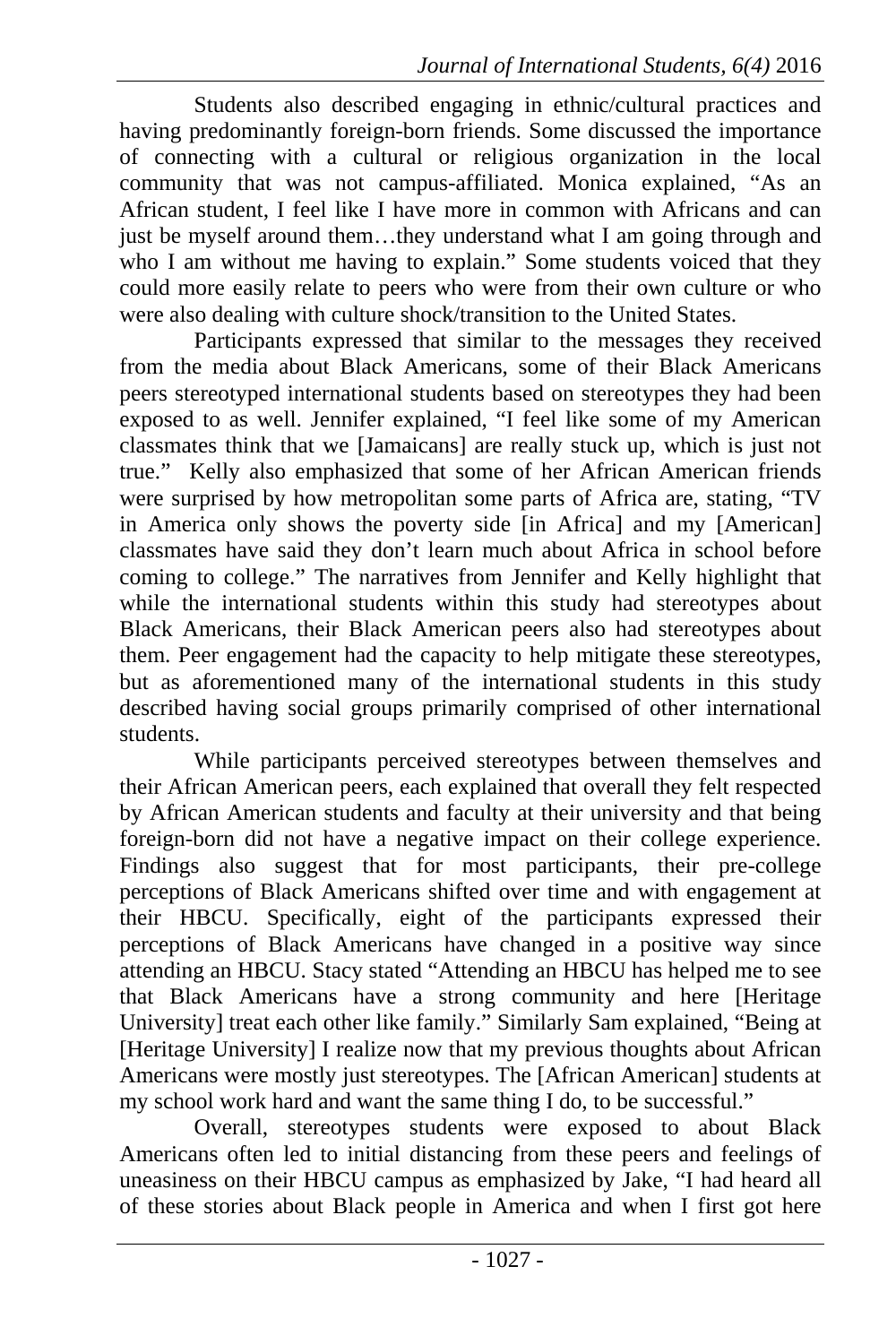[Heritage University] I didn't want to say the wrong thing or do the wrong thing…it was hard." Jake's preconceived notions about Black Americans before coming to college later impacted his behavior and sense of belonging once he arrived, which made his initial college transition more challenging. However, the data suggest that over time, in addition to an evolving and more positive perception of Black Americans came a greater sense of belonging among students in the study. As aforementioned, Stacy began to see her campus as a community and family. Similarly Jason expressed, "Now that I'm in my second year, I feel more comfortable here and a lot of that is because of my international and American friends." For the participants, sense of belonging was tied to moving beyond stereotypical perceptions and messages about Black Americans that they were socialized around before coming to the United States.

## **DISCUSSION**

Findings demonstrate international Black students at HBCUs can experience challenges and improvements to their sense of belonging relative to their own perceptions and self-identity as well as their campus environment and interactions. Over time these students often felt greater sense of belonging as a result of positive campus experiences, but still appeared to see themselves on the periphery of mainstream campus culture. Because literature suggests, "belonging needs take on increased significance in environments or situations that individuals experiences as different, unfamiliar, or foreign," (Strayhorn, 2012, p. 10), understanding these students' experiences and perceptions may be critical to their ultimate success in college.

Stereotypes and racial identity were discussed as an initial barrier to belongingness on campus. The students interviewed each had negative preconceptions about Black Americans before enrolling at their university, which for many led to initial distancing and a lack of making deep connections with their African American peers. While research shows that positive socializing and connecting across difference can increase sense of belonging (Glass et al., 2015; Milem, 2003), for participants this may have been hindered by early stereotypes. Separation was reinforced when participants did not relate to Black Americans' perception of race as a central part of their identity and experience. When Students of Color behave in ways that are not considered congruent with their race or distance themselves from their racial community, sense of belonging can be negatively impacted (Fries-Britt & Griffin, 2007). For participants, their nativity and nationality were most salient in how they defined their identity, which is a theme found in much of the literature regarding Black immigrants (Fries-Britt, George Mwangi, & Peralta, 2014; George Mwangi & Fries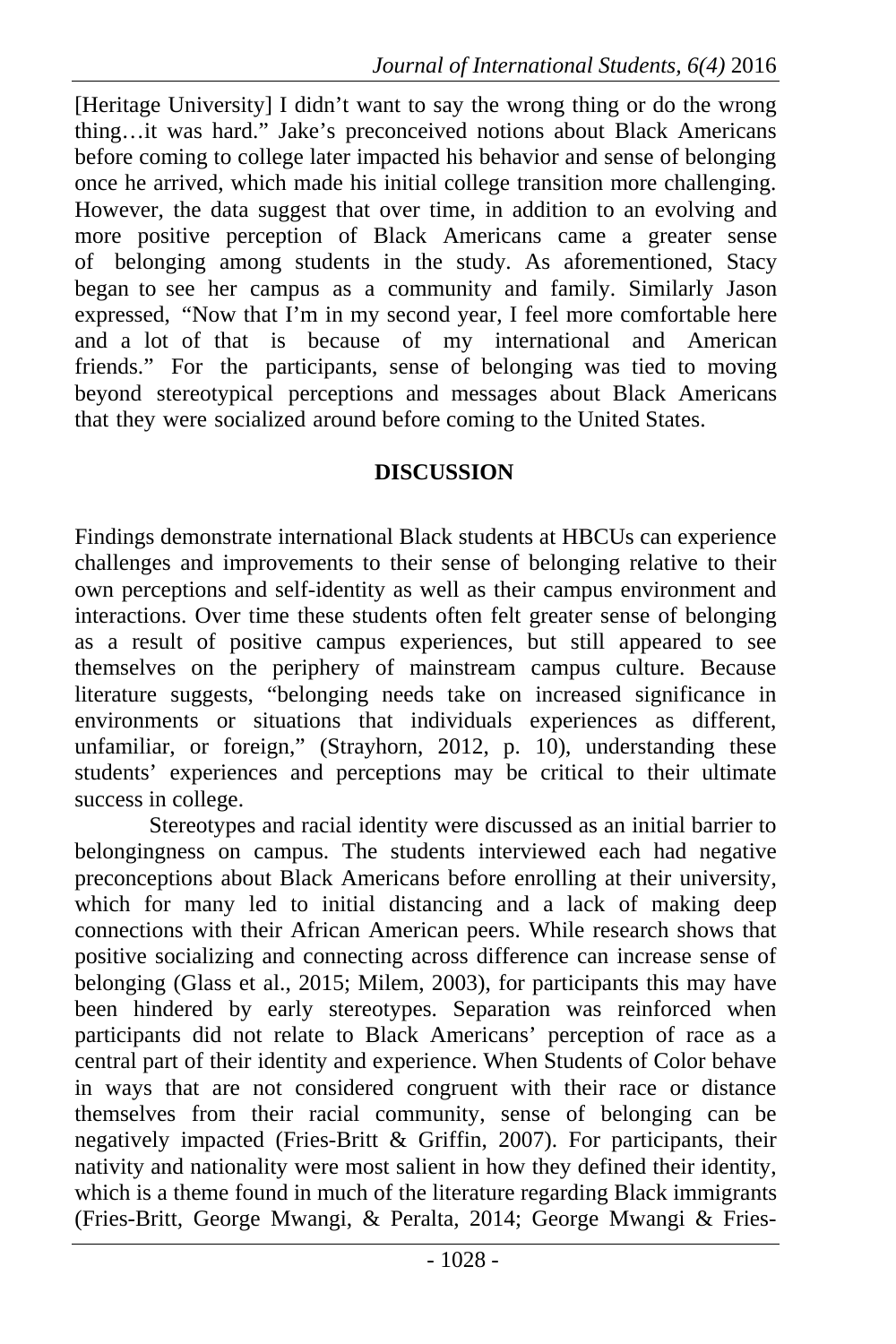Britt, 2015; Portes & Rumbaut, 2006). Overall, although the participants "looked like everyone else" at their university due to racial sameness, they saw themselves as different.

A second reason for an initial lack of sense of belonging was a lack of campus engagement. Students reasoned that they were involved less in social activities due to feeling a responsibility to themselves and their families to be academically successful and obtain a U.S. college education as international students. However, literature highlights that campus involvement can actually enhance academic outcomes (Strayhorn, 2012). Participants' heavy academic focus may reduce their ability and/or desire to participate in other areas of college life and feel part of their college culture. Students may appear "invisible" to many at their university because although they are racially the same as most of the student population, they lack social engagement with parts of their campus environment. Unfortunately, this invisibility may lead to the needs and voices of these students going unheard by the broader campus community.

Participants often sought out friends who were also foreignborn and did not frequently develop close relationships with African Americans. The students stated that they felt more comfortable in groups with foreign-born peers; yet, this lack of cross-cultural communication and interaction can reinforce tension and stereotypes (Fries-Britt et al., 2014; Jackson, 2010). In addition, unlike African Americans who may choose an HBCU because they want to be among others of the same race, only two of the research participants gave this as a reason for attending their institutions. One of these students, Kelly, purposefully sought out African American peer groups and found that through informally engaging with these individuals, they were also able to learn about each other. Kelly also believed that her student experience and personal growth was enhanced by these interactions. Kelly's experience highlights that engaging with native-born Black peers may help foreign-born Black HBCU students become more engaged with their university and alleviate stereotypes. This is also reinforced in the literature, which suggests that Students of Color and international students can experience greater sense of belonging when engaging across difference (Glass et al., 2015; Milem, 2003; Whitt et al., 2001).

the participants spoke of  $-1029$ Although most of the participants did not have close relationships with Black American students, each believed it was important to learn about Black American culture while in the United States. Being at an HBCU appears to have increased participants' interest in this and over time alleviated some of the negative assumptions they had about African Americans prior to enrollment. Still, while being in a majority-Black environment provides them with exposure to Black American culture and thus the opportunity to learn about it; none of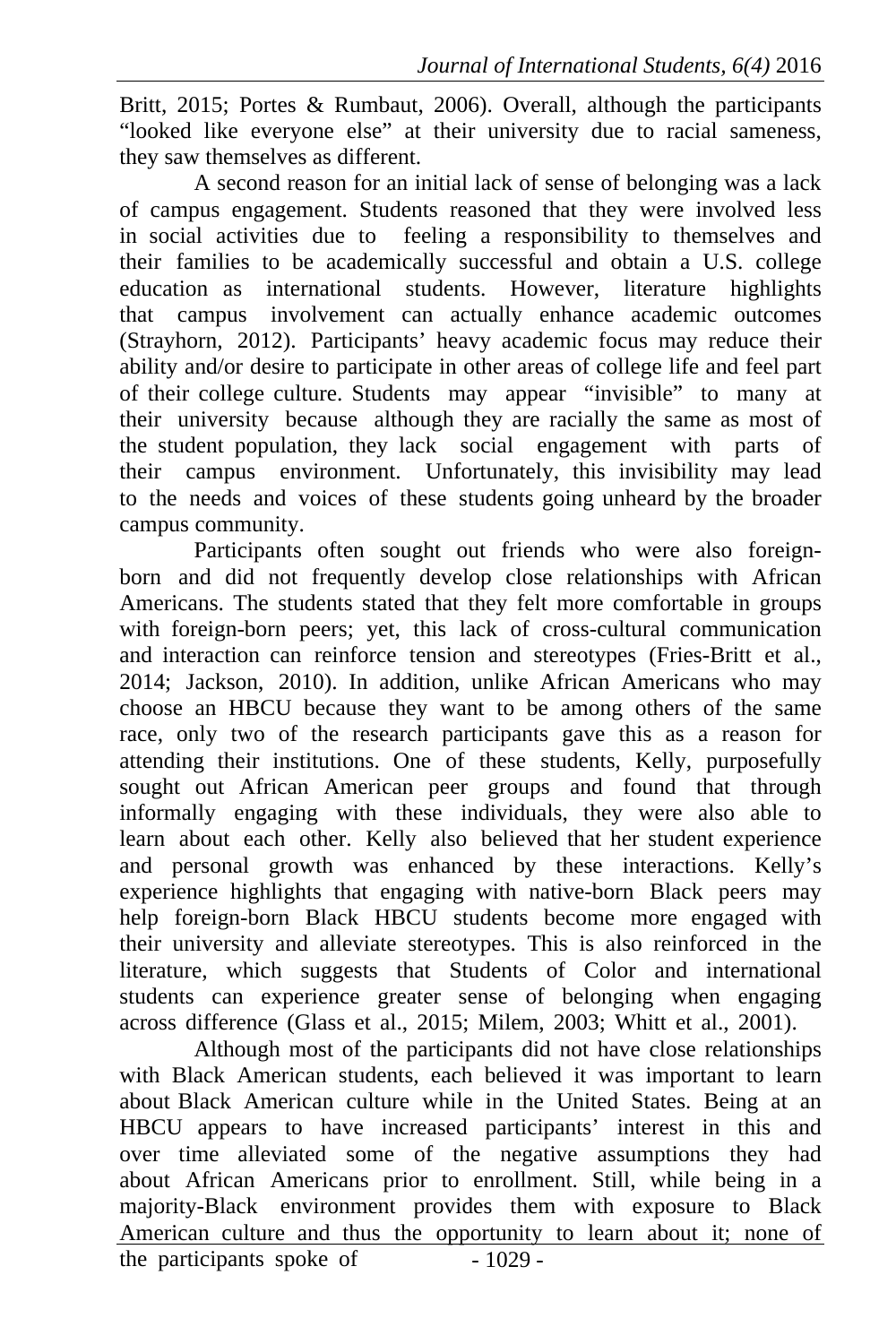formal measures that their university took to intentionally engage them in cross-cultural interactions or dialogue with African Americans. It appeared that much of the onus to engage cross culturally fell upon the students, rather than through interventions at the campus level. Harper and Nichols (2008) suggest, "Many educators and administrators erroneously assume the mere presence of diverse student populations will compel them to interact with and learn from each other's differences" (p. 212). If foreign-born Black students primarily engage with other foreign-born students and are not engaged in meaningful interactions with African Americans, these two sub-populations may not optimize opportunities to learn from one another.

The ability to engage across difference is not completely predicated by students. Campus climate plays a predominant role in whether students can engage across difference in a positive manner (Hurtado et al., 1999). As aforementioned, despite suggesting a positive campus climate, most participants expressed they did not feel part of the African American community and culture on their campus and thus remained outsiders as HBCU students. This is despite their racial sameness with Black American students at their institution, whom their university is committed to serving. Awokoya and Mann (2011) suggest that HBCUs may gloss over the intragroup differences and dynamics on their campuses. However, higher education researchers have begun to highlight the heterogeneity within the Black college student demographic (George Mwangi, 2014; Fries-Britt & Griffin, 2007; Harper & Nichols, 2008; Stewart, 2009) and the interview data reflects the importance of this agenda. The students in this study want to learn more about Black American culture; yet, some do not want to risk removing themselves from the comfort zones they have created with other foreign-born students. This is an issue that HBCU administrators and faculty can address in order to create a campus climate that provides opportunities for Black international students to become more engaged at their institution and pursue opportunities for cross-cultural interaction with Black American students.

## **CONCLUSION AND IMPLICATIONS**

Higher education practice and research often emphasize the college recruitment of international students and it is only in recent years that U.S. higher education is turning to a focus on the retention and success of these students (Choudaha & Schulmann, 2014; Lee, 2010). Yet, even within this research, much of it centers on predominantly White institutions (PWIs) and international students of Asian descent (George Mwangi, Peralta, Fries-Britt  $& Daoud, 2016$ ; Lee  $& Rice, 2007$ ; Olivas  $& Li, 2006$ ). By focusing on sense of belonging, this study considers how international students experience higher education beyond enrollment and pushes scholarship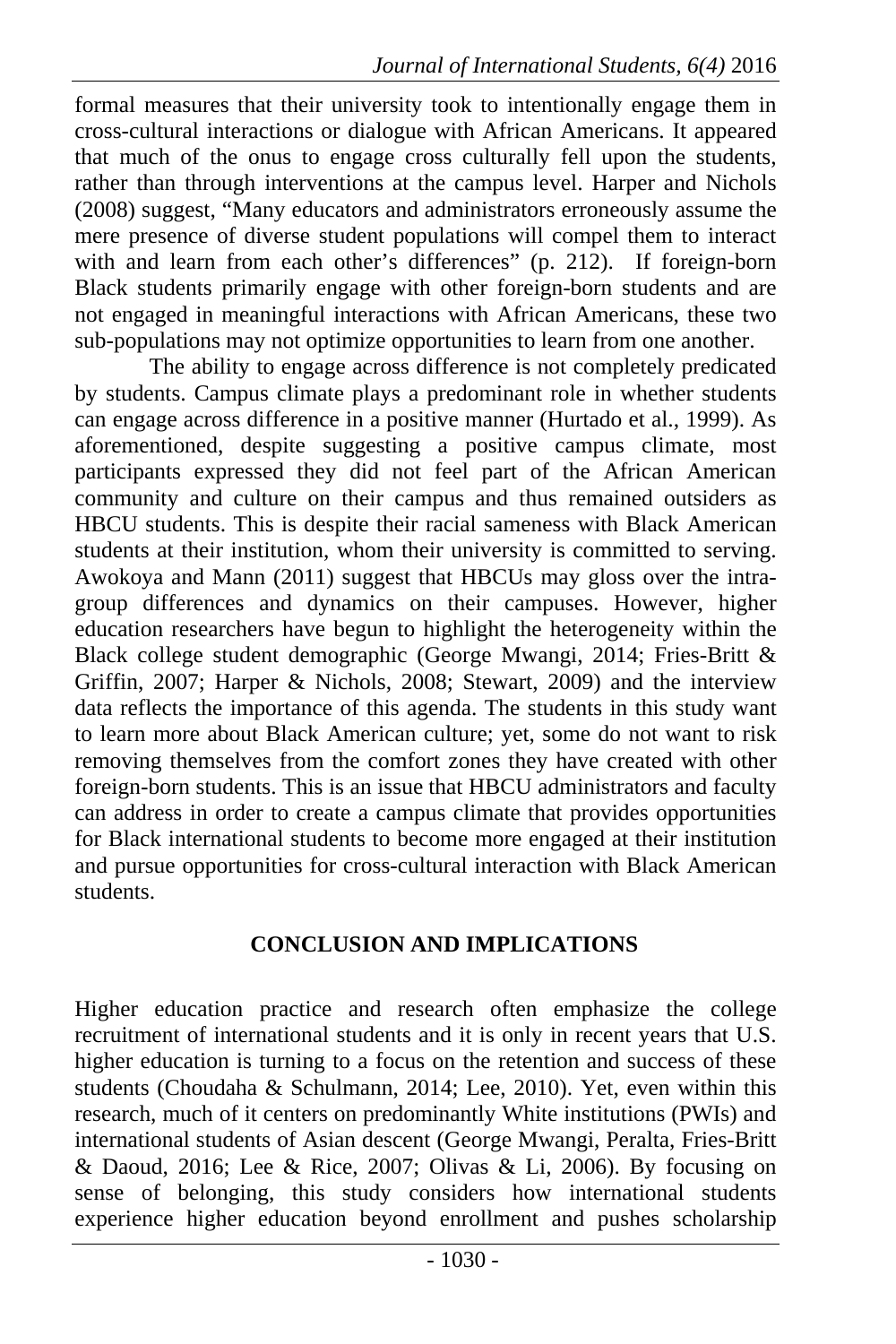forward on these experiences by centering on diverse institutional types and students (HBCUs and Black students from Africa and the Caribbean). Through this study, I share the narratives of Black international students, a demographic still little acknowledged in higher education research. It is important for higher education institutions to recognize and accommodate this growing population of students who are an integral part of campus communities. Without this understanding, colleges and universities may not be providing these students with the tools and resources needed for them to be successful in their educational endeavors and personal growth. This is especially important for HBCUs, an institutional type cited as working to increase its global profile and foster stronger internationalization strategies (Pitre Davis, 2013).

It is important that practitioners embrace a heterogeneous perspective when developing services and programs for Black students (George Mwangi & Fries-Britt, 2015). Awokoya and Mann (2011) suggest HBCUS do not emphasize intragroup differences among their Black population. Yet, while many Black students attend HBCUs to build relationships with other same-race individuals or to explore their racial identity (Perna, 2001), there are also HBCU students, such as the foreignborn Black students in this study, who do not fully relate to the African American community at their institution or feel part of a shared Black experience (at least initially). Thus, these universities should continue to be intentional in working to understand and identify the needs and perceptions of this sub-population in order for students to attain college success and satisfaction. In addition to national origin, it is also important that practitioners acknowledge the diversity of religion, sexuality, socioeconomic status, and other characteristics of their Black students in order to build community, instead of assume community, among this student population at HBCUS or at other institutional types.

It is important for higher education practitioners to be intentional in providing opportunities for foreign-born Black students and native-born Black students to interact with and learn from one other. The students in this study stated they were interested in sharing their culture and learning about African American culture. Yet, without formal processes for this, it appears international students might remain in peer groups with other foreign-born students in order to maintain their comfort zone or due to stereotypes Black native- and foreign-born students have about one another. Without this interaction, these stereotypes and tensions will likely continue to exist. Strategies that universities can utilize to increase cross-cultural communication include 1) pairing Black international students with an African American student "cross-cultural partner;" 2) developing formal events where both groups can have dialogue about student issues, intragroup dynamics, and/or the African Diaspora; 3) reframing curriculum on Black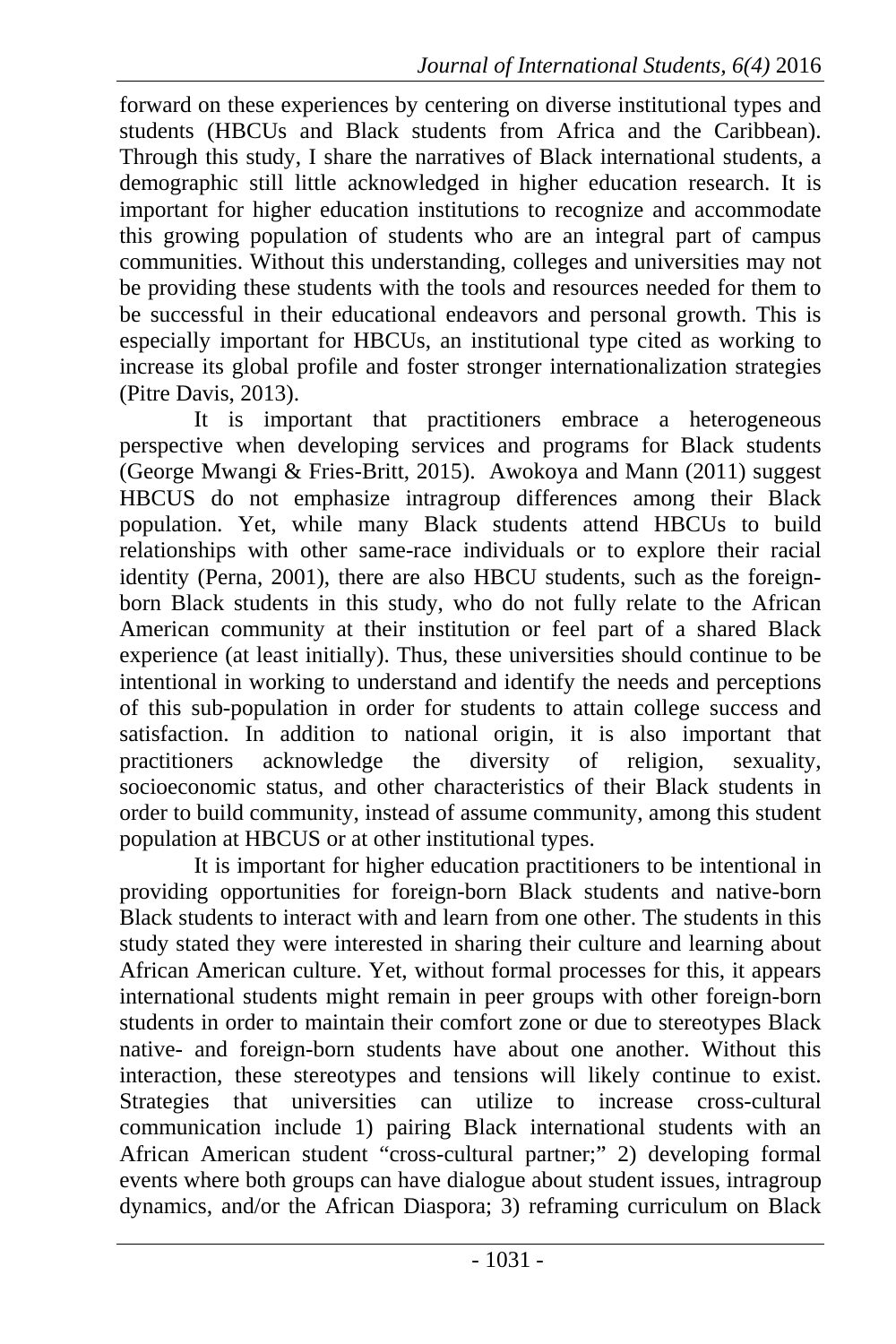studies and history to also reflect/integrate a global or diasporic perspective; and 4) encouraging and supporting collaborations between Black diaspora student organizations (e.g. Black Student Union, Caribbean Student Association, and African Student Association) on events that can create greater dialogue and learning from each other. Creating greater within-group peer engagement at HBCUs and other higher education institutions for Black students may assist in intentionally alleviating some of the initial tension and social distancing described by participants in this study.

I suggest future researchers use a heterogeneous lens when studying the experiences of Black students in higher education and engage in research related to Black student intragroup dynamics. Researchers should continue to complicate the historically perpetuated concept of in-group sameness within this demographic (George Mwangi, 2014; George Mwangi & Fries-Britt, 2015) study suggests there is much diversity and dynamism as well as tension and stereotyping within this population that can be explored. It should not be assumed that Black students would find commonalities or engage with other Black students because they are of the same race. Instead, researchers should explore how Black students define their multiples identities and how campuses can create inclusive environments to support students' identities and needs. HBCUs are ideal sites to explore this issue because of their higher proportion of Black students than at predominantly White institutions. However, research on intragroup dynamics and diversity within the Black student population can and should be explored within other higher education settings as well.

### **REFERENCES**

- Allen, W.R., Jewell, J.O., Griffin, K.A., & Wolf, D.S. (2007). Historically black colleges and universities: Honoring the past, engaging the present, touching the future. *Journal of Negro Education, 76*(3), 263-280. doi:10.1353/rhe.2002.0007.
- Al-Sharideh, K.A., & Goe, W.R. (1998). Ethnic communities within the university: An examination of factors influencing the personal adjustment of international students. *Research in Higher Education, 39*, 699–725. doi:10.1023/A:1018714125581.
- Antonio, A. (2001). The role of interracial interaction in the development of leadership skills and cultural knowledge and understanding. *Research in Higher Education, 42*(5), 596-617. doi: 10.1023/A:1011054427581
- Awokoya, J.T. & Mann, T.L. (2011). *Students speak! Understanding the value of HBCUs from student perspectives.* Fairfax, VA: UNCF/ Frederick D. Patterson Research Institute.
- Baskerville, L., Berger, L., & Smith, L. (2008). The role of historically black colleges and universities in faculty diversity. *American Academic, 4,* 11- 31.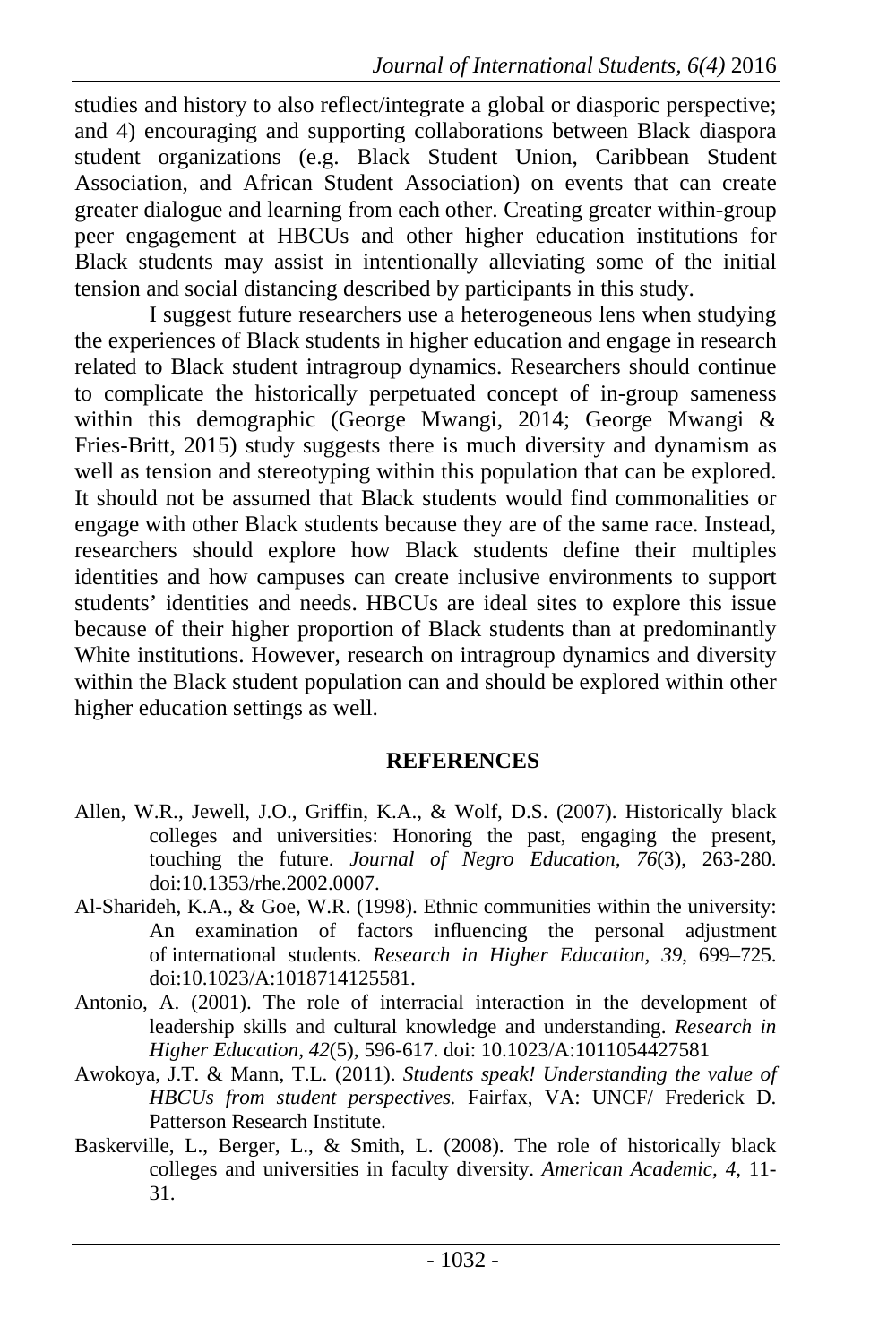- Benson, J.E. (2006). Exploring the racial identities of black immigrants in the United States. *Sociological Forum, 21(*2), 219-247. doi:10.1007/s11206- 006-9013-7.
- Charmaz, K. (2006). Reconstructing theory in grounded theory studies. In *Constructing grounded theory: A practical guide through qualitative analysis* (pp. 123-150). Thousand Oaks, CA: Sage Publications.
- Choudaha, R., & Schulmann, P. (2014). *Bridging the gap: Recruitment and retention to improve international student experiences*. Washington, DC: NAFSA.
- Closson, R.B. & Henry, W.J. (2008). The social adjustment of undergraduate white students in the minority on an historically Black college campus. *Journal of College Student Development, 49*(6), 517-534. doi: 10.1353/csd.0.0036.
- Conrad, C.F., Brier, E.M. & Braxton, J.M. (1997). Factors contributing to the matriculation of White students in public HBCUs. *Journal for a Just and Caring Education, 31*(1), 37-62.
- Creswell, J.W. (2008). *Qualitative inquiry and research design: Choosing among five approaches,* (2<sup>nd</sup> Ed.). Thousand Oaks, CA: Sage.
- Davis, R.B. (1991). Social support networks and undergraduate student academic success-related outcomes: A comparison of Black students on Black and White Campuses. In W.R. Allen, E. Epps, & N. Hanniff (Eds.), *College in Black and White: African American students in predominantly White and in historically Black universities* (pp. 143-157). Albany: State University of New York Press.
- Fries-Britt, S., George Mwangi, C.A. & Peralta, A.M. (2014). Learning race in the U.S. context: Perceptions of race among foreign-born students of color. *Journal of Diversity in Higher Education, 7*(1), 1-13.
- Fries-Britt, S.L., & Griffin, K.A. (2007). The black box: How high-achieving Blacks resist stereotypes about Black Americans. *Journal of College Student Development, 48*(5), 509-524. doi: 10.1353/csd.2007.0048.
- Fries-Britt, S.,L. & Turner, B. (2002). Uneven stories: Successful Black collegians at a Black and a White campus. *Review of Higher Education, 25*(3), 315- 330. doi:10.1353/rhe.2002.0012.
- George Mwangi, C.A. (2014). Complicating Blackness: Black immigrants & racial positioning in U.S. higher education. *Journal of Critical Thought and Praxis, 3*(2), 1-27*.*
- George Mwangi, C.A. & Fries-Britt, S. (2015) Black within Black: The perceptions of Black immigrant collegians and their U.S. college experience. *About Campus, 20*(2), 16-23.
- George Mwangi, C.A., Peralta, A.M., Fries-Britt, S. & Daoud, N. (2016). Academic motivation and experiences of international students of color in STEM. In K. Bista & C. Foster (Eds.), *Exploring the social and academic experiences of international students in higher education* (pp. 197-211). Hershey, PA: IGI Global.
- Glass, C. R., Kociolek, E., Wongtrirat, R., Lynch, R.J., & Cong, S. (2015). The impact of student-faculty interactions on international students' sense of belonging. *Journal of International Students, 5*(4), 353-367.
- Glass, C. R., & Westmont-Campbell, C. (2014). Comparative effects of belongingness on the academic success and cross-cultural interactions of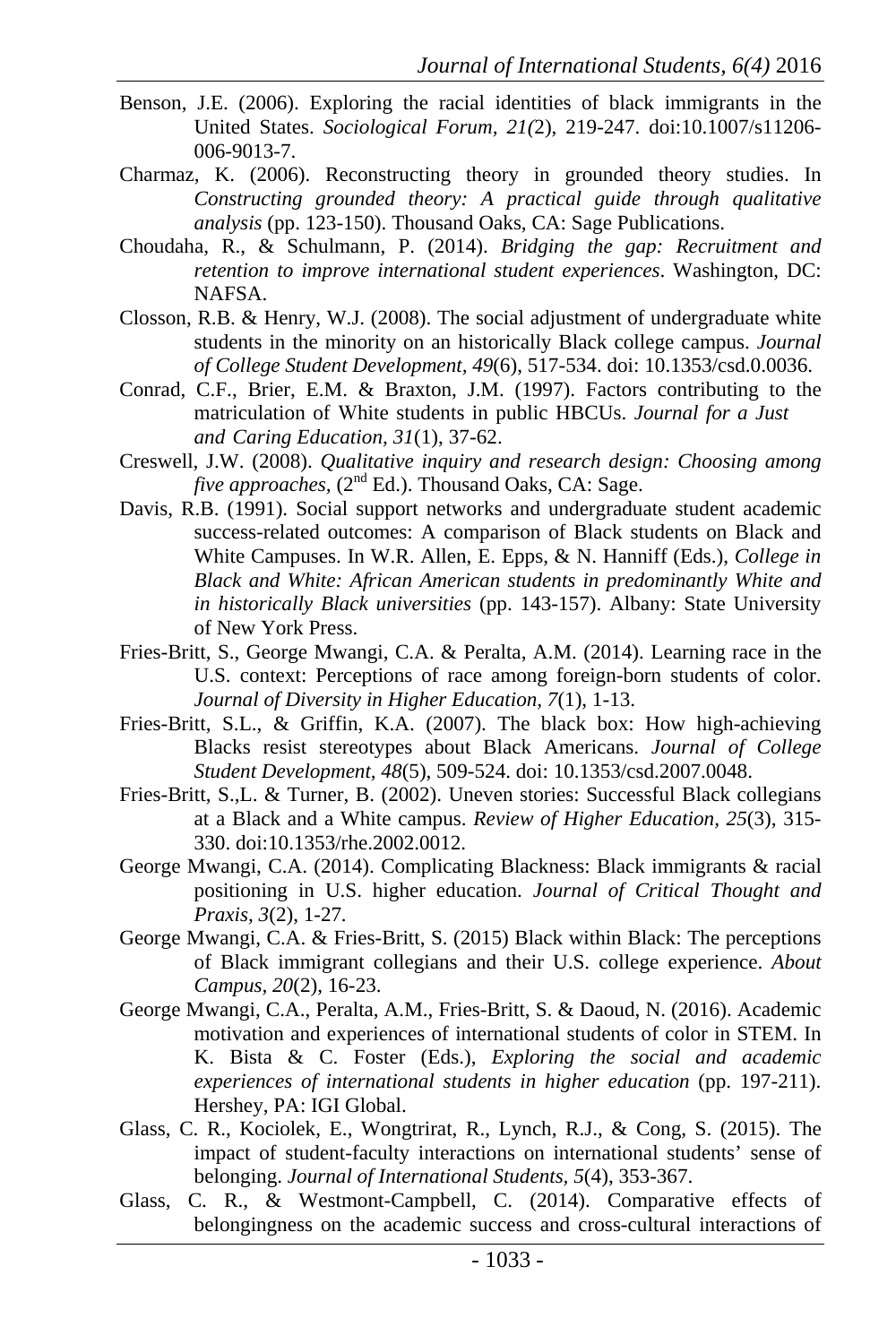domestic and international students. *International Journal of Intercultural Relations, 38*(1), 106-119. doi:10.1016/j.ijintrel.2013.04.004.

- Guiffrida, D.A. (2005). To break away or strengthen ties to home: A complex question for African American students attending a predominantly White institution. *Equity and Excellence in Education, 38*(1), 49-60.
- Harper, S.R. & Nichols, A.H. (2008). Are they not all the same? Racial heterogeneity among black male undergraduates. *Journal of College Student Development, 49*(3), 247-269. doi: 10.1353/csd.0.0003.
- Hausmann, L. R.M., Schofield, J.W., & Woods, R.L. (2007). Sense of belonging as a predictor of intentions to persist among African American and White first-year college students. *Research in Higher Education, 48,* 803-839. doi:10.1007/s11162-007-9052-9.
- Hendrickson, B., Rosen, D., & Aune, R.K. (2011). An analysis of friend networks, social connectedness, homesickness, and satisfaction levels of international students. *International Journal of Intercultural Relations, 35*(3), 281-295. doi:10.1016/j.ijintrel.2010.08.001.
- Hoffman, M., Richmond, J., Morrow, J., & Salomone, K. (2003). Investigating "sense of belonging" in first-year college students. *Journal of College Student Retention, 4,* 227-256. doi: 10.2190/DRYC-CXQ9-JQ8V-HT4V.
- Hurtado, S., & Carter, D.F. (1997). Effects of college transition and perceptions of the campus racial climate on Latino college students' sense of belonging. *Sociology of Education, 70*(4)*,* 324–345. doi: 10.2307/2673270.
- Hurtado, S., Dey, E.L., & Treviño, J.G. (1994, April). Exclusion or selfsegregation? Interaction across racial/ethnic groups on campus. Paper presented at the annual meeting of the American Educational Research Association, New Orleans.
- Hurtado, S., Milem, J., Clayton-Pedersen, A., & Allen, W.R. (1999). Enacting diverse learning environments: Improving the climate for racial/ethnic diversity in higher education. *ASHE-ERIC Higher Education Report*, *26(8).*Washington, D.C.: George Washington University.
- Hurtado, S. & Ponjuan, L. (2005). Latino educational outcomes and the campus climate. *Journal of Hispanic Higher Education, 4*(3), 235-251. doi: 10.1177/1538192705276548.
- Jackson, R.O. (2010). Black immigrants and the rhetoric of social distancing. *Sociology Compass 4*(3), 193-206. doi: 10.1111/j.1751-9020.2009.00266.x
- Jackson, J.F.L. & Daniels, B.D. (2005). A pilot study of the workplace experiences for White student affairs professionals at historically black colleges and universities: Implications for organizational culture and future research. *National Association of Student Affairs Professionals Journal, 8*(1), 26-49.
- Johnson, D., Soldner, M., Brown Leonard, J., Alvarez, P., Inkelas, K., Rowan-Kenyon, H.T & Longerbeam, S. (2007). Examining sense of belonging among first-year undergraduates from different racial/ethnic groups. *Journal of College Student Development, 48,* 525-542. doi: 10.1353/csd.2007.0054.
- Kent, M.M. (2007). Immigration and America's black population. *Population Bulletin, 62*(4), 3-16.
- Krefting, L. (1999). Rigor in qualitative research: The assessment of trustworthiness. In A. Miliniki, *Cases in qualitative research: Research*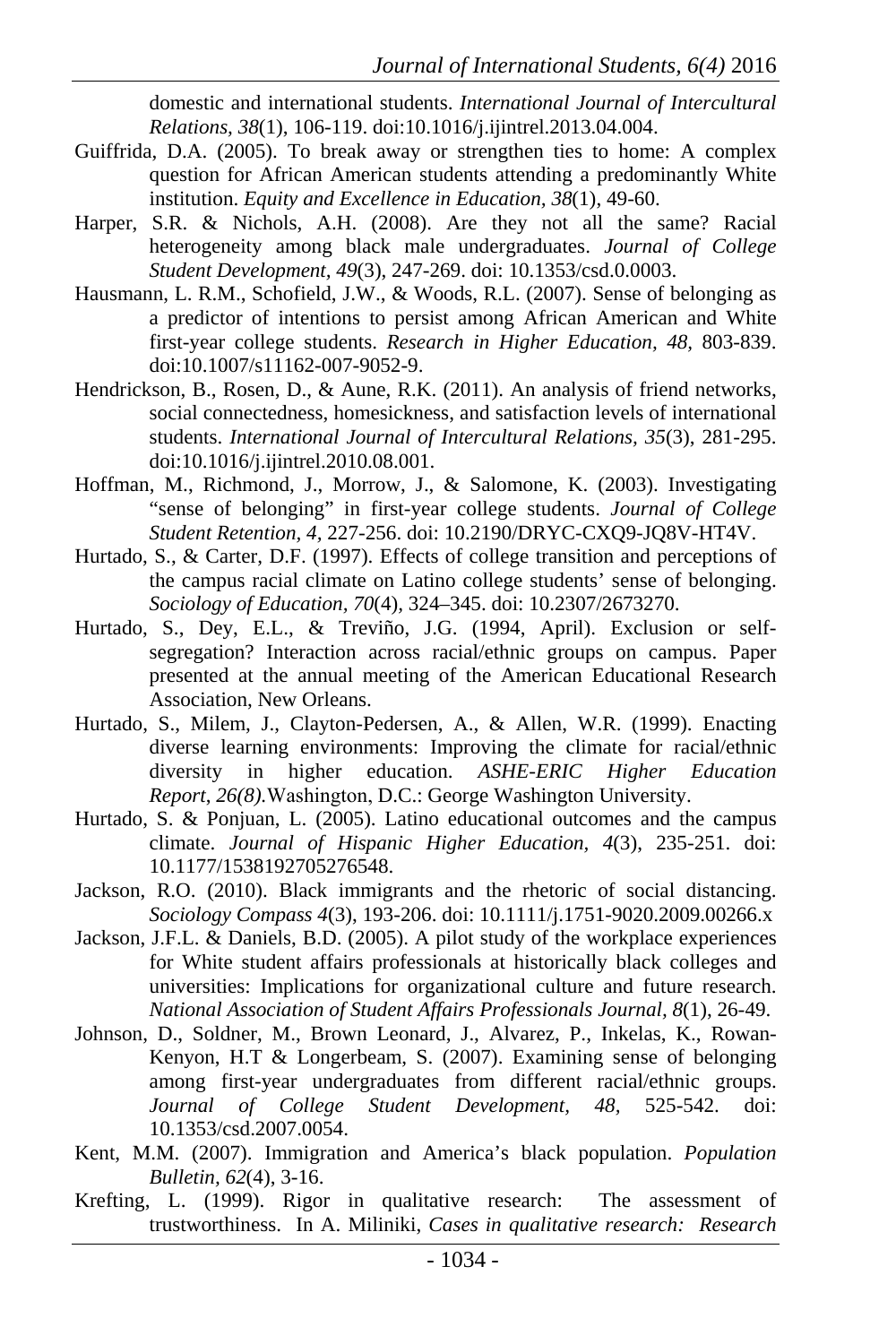*reports for discussion and evaluation* (pp. 173-181). Los Angeles: Puscale Publications.

- Lee, J. J. (2010). International students' experiences and attitudes at a U.S. host institution: Self-reports and future recommendations. *Journal of Research in International Education, 10*(9), 66–84. doi:10.1177/1475240909356382
- Lee, J. J., & Rice, C. (2007). Welcome to America? International student perceptions of discrimination. *Higher Education, 53*(3), 381–409. doi:10.1007/s10734-005-4508-3
- Lin, J., & Yi, J. (1997). Asian international students' adjustment: Issues and program suggestions. *College Student Journal, 31*(4), 473.
- Lincoln, Y.S., & Guba, E.G. (1985). *Naturalistic inquiry.* Newbury Park, CA: Sage.
- Maramba, D.C. & Velasquez, P. (2012). Influences of the campus experience on the ethnic identity development of students of color. *Education and Urban Society, 44*(3), 294-317. doi:10.1177/0013124510393239.
- Massey, D.S., Mooney, M., Torres, K.C., & Charles, C.Z. (2007). Black immigrants and black natives attending selective colleges and universities in the United States. *American Journal of Education, 113*(2), 243-271. doi:10.1086/510167.
- Merriam, S.B. (2009). *Qualitative research: A guide to design and implementation.*  San Francisco: Jossey-Bass.
- Milem, J.F. (2003). The educational benefits of diversity: Evidence from multiple sectors. In M.J. Chang, D. Witt, J. Jones, & K. Hakuta (Eds.), *Compelling interest: Examining the evidence on racial dynamics in colleges and universities* (pp. 126-169). Stanford, CA: Stanford University Press.
- Olivas, M., & Li, C. (2006). Understanding stressors of international students in higher education: What college counselors and personnel need to know. *Journal of Instructional Psychology, 33,* 217–222.
- Outcalt, C.L., & Skewes-Cox, T.E. (2002). Involvement, interaction and satisfaction: The human environment at HBCUs. *The Review of Higher Education, 25*(3), 331-347. doi: 10.1353/rhe.2002.0015.
- Palmer, R.T. (2010). The perceived elimination of affirmative action and the strengthening of historically Black colleges and universities. *Journal of Black Studies, 40*, 762-776. doi:10.1177/0021934708320729.
- Palmer, R.T., & Gasman, M. (2008). It takes a village to raise a child: The role of social capital in promoting academic success for Black men at a Black college*. Journal of College Student Development, 49*(1), 52-67. doi:10.1353/csd.2008.0002.
- Pascarella, E.T., & Terenzini, P.T. (2005). *How college affects students: A third decade of research*. San Francisco, CA: Jossey-Bass.
- Perna, L.W. (2001). The contributions of historically Black colleges and universities to the preparation of African Americans for faculty careers. *Research in Higher Education, 42(3)*, 267-294. doi:10.1023/A:1018869922415.
- Peterson, R.D. & Hamrick, F.A. (2009). White, male, and "minority": Racial consciousness among White male undergraduates attending a historically Black university. *Journal of Higher Education, 80*(1), 34-58. doi:10.1353/jhe.0.0036.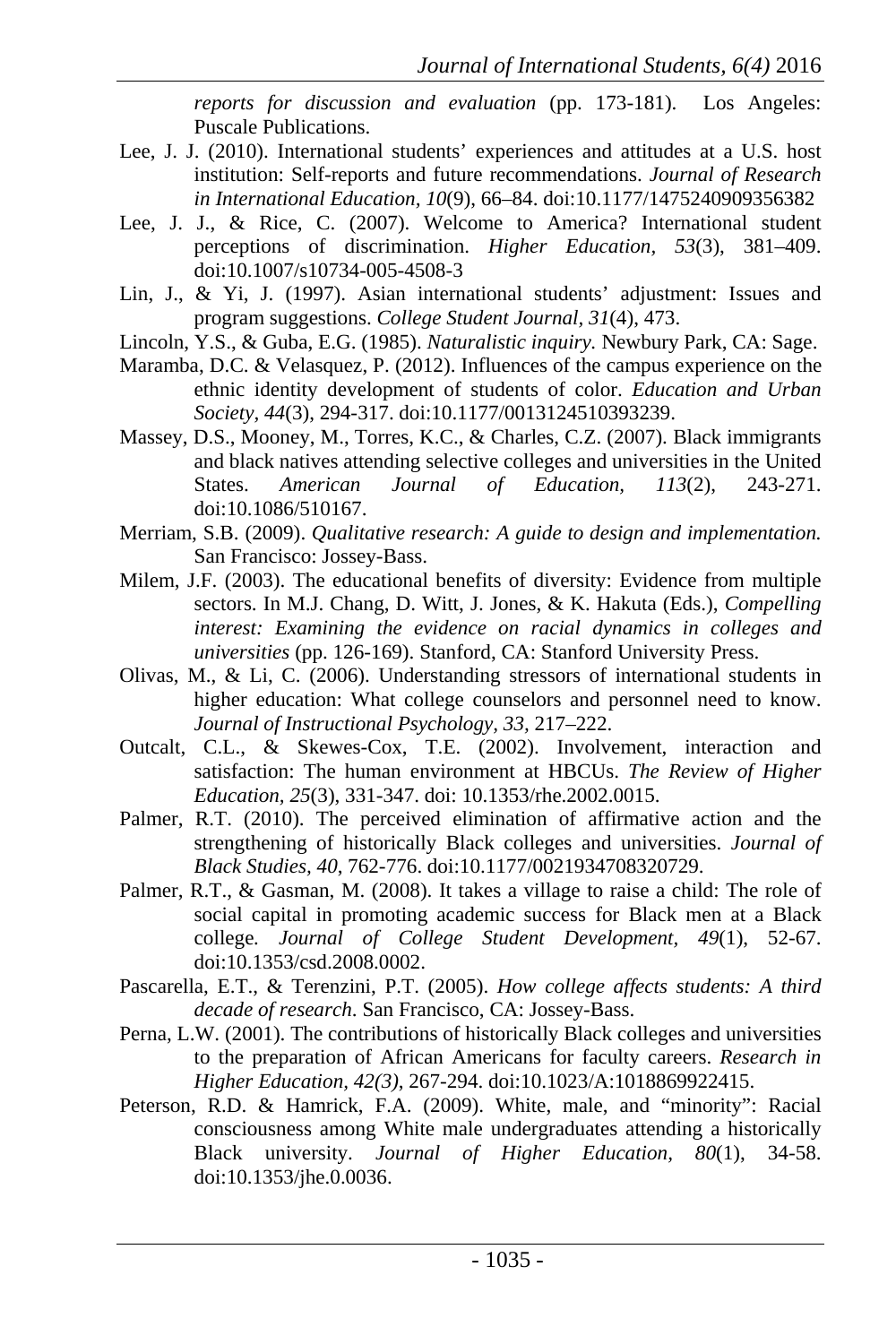- Pitre, Davis, G. (2014). *Creating global citizens: Challenges and ppportunities for internationalization at HBCUs*. Washington, DC: American Council on Education.
- Portes, A. & Rumbaut, R.G. (2006). *Immigrant America: A portrait* (3rd ed.). Berkeley, CA: University of California Press.
- Rendon, L.I., Jalomo, R.E., & Nora, A. (2000). Theoretical consideration in the study of minority student retention in higher education. In J.M. Braxton (Ed.). *Reworking the student departure puzzle* (pp. 127-156). Nashville, TN: Vanderbilt University Press.
- Santos, S.J., Ortiz, A.M., Morales A., & Rosales, M. (2007). The relation between campus diversity, students' ethnic identity and college adjustment: A qualitative study. *Cultural Diversity and Ethnic Minority Psychology, 13,*  104-114. doi:10.1037/1099-9809.13.2.104.
- Small, M. (2009). How many cases do I need? On science and the logic of case selection in field-based research. *Ethnography, 10,* 5-38. doi:10.1177/1466138108099586.
- Smith, R.A. & Khawaja, N.G. (2011). A review of the acculturation experiences of international students. *International Journal of Intercultural Relations, 35,*  699-713. doi:10.1016/j.ijintrel.2011.08.004.
- Stewart, D.L. (2009). Perceptions of multiple identities among black college students. *Journal of College Student Development, 50*(3), 253-270. doi:10.1353/csd.0.0075.
- Strauss, A. & Corbin, J. (1998). *Basics of qualitative research: Techniques and procedures for developing grounded theory* (2<sup>nd</sup> ed.) Newbury Park, CA: Sage Publications.
- Strayhorn, T.L. (2008). The role of supportive relationships in facilitating African American males' success in college. *NASPA Journal, 45*(1), 26-48. doi:10.2202/1949-6605.1906.
- Strayhorn, T.L. (2012). *College students' sense of belonging: a key to educational success*. New York: Routledge.
- Thomas, L. (2014). Student engagement to improve belonging, retention and success. In N. Murray & C.M. Klinger (Eds.). *Aspirations, access, and attainment: International perspectives on widening participation and an agenda for change.* New York: Routledge.
- Tinto, V. (1993). *Leaving college: Rethinking the causes and cures of student attrition.* (2nd ed.). Chicago, IL: University of Chicago Press.
- Tovar, E., Simon, M.A., & Lee, H.B. (2009). Development and validation of the college mattering inventory with diverse urban college students. *Measurement & Evaluation in Counseling & Development, 42,* 154-178. doi:10.1177/0748175609344091.
- Tseng, W.C., & Newton, F.B. (2002). International students' strategies for wellbeing. *College Student Journal, 36(4),* 597-598.
- Ward, C., Bochner, S. & Furnham, A. (2001). The psychology of culture shock (2nd ed.). London: Routledge.
- Whitt, E.J., Edison, M.I., Pascarella, E.T., Terenzini, P.T., & Nora, A. (2001). Influences on students' openness to diversity and challenge in the second and third years of college. *The Journal of Higher Education, 72*, 172-204. doi:10.2307/2649321.